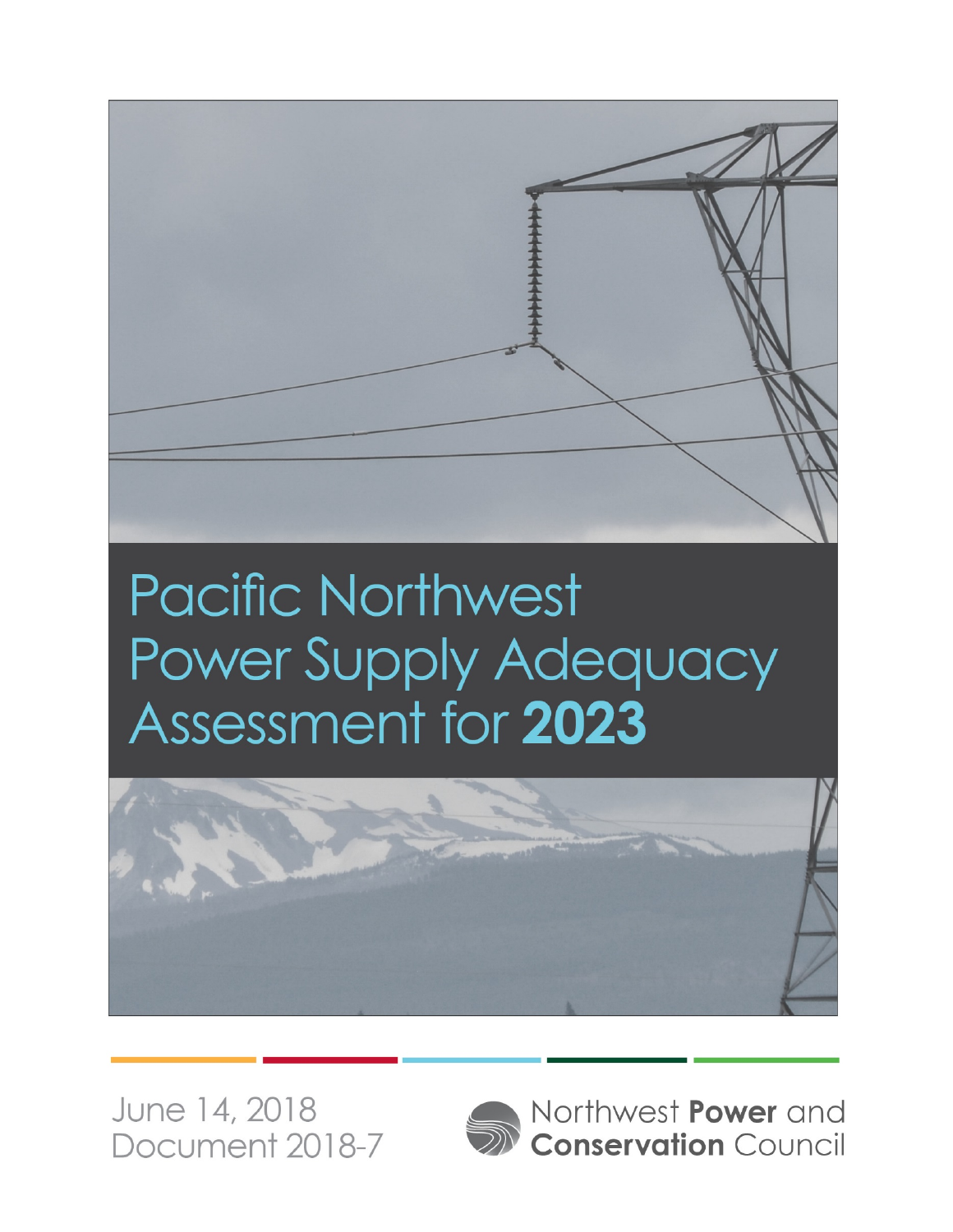## **CONTENTS**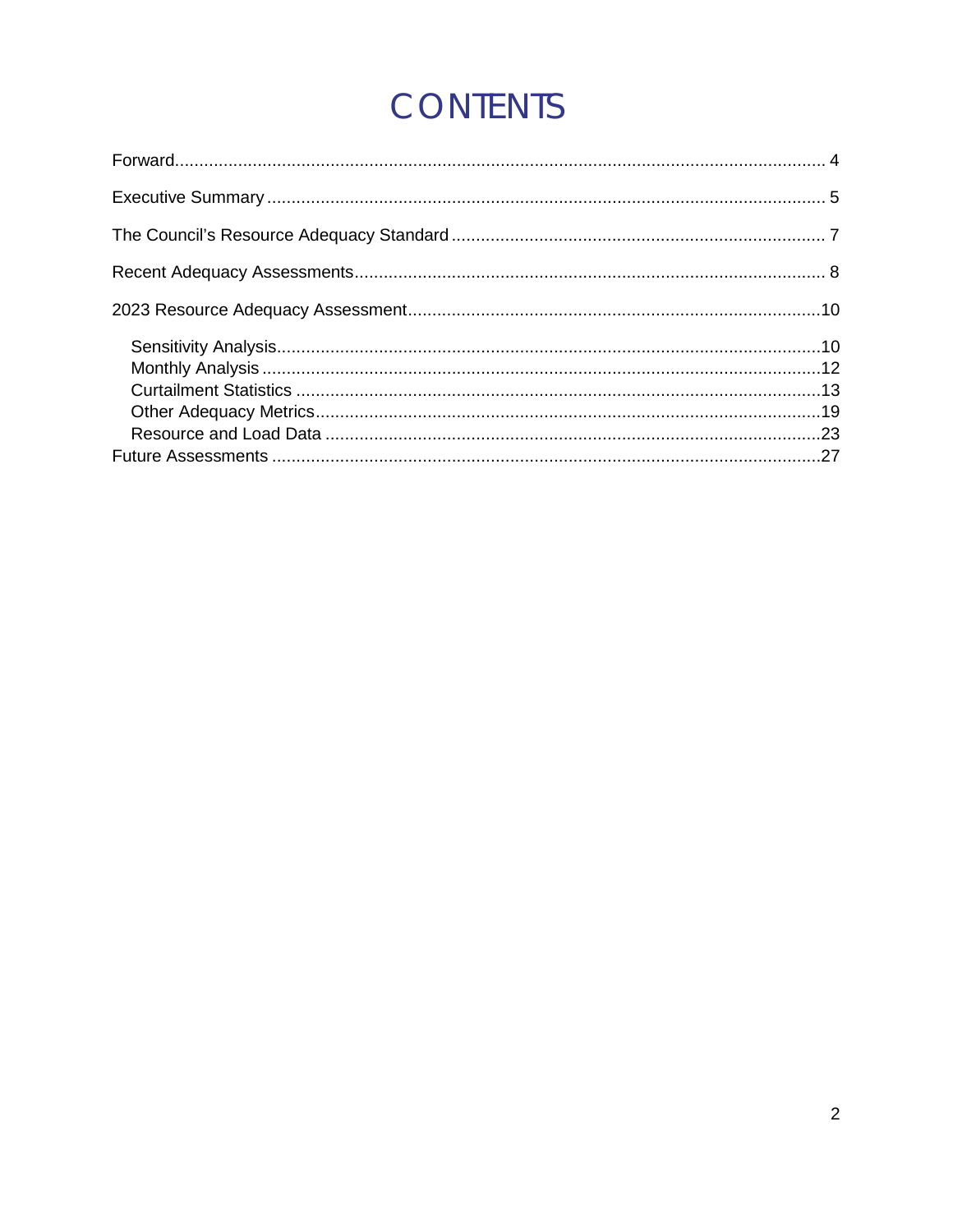## Tables and Figures

| Table 3: 2023 Estimated Capacity Needed to Maintain Adequacy (MW)12           |  |
|-------------------------------------------------------------------------------|--|
|                                                                               |  |
|                                                                               |  |
|                                                                               |  |
|                                                                               |  |
|                                                                               |  |
|                                                                               |  |
|                                                                               |  |
|                                                                               |  |
| Table 6: Water Year/Temperature Year Combinations with the most Shortfalls 19 |  |
|                                                                               |  |
|                                                                               |  |
|                                                                               |  |
|                                                                               |  |
|                                                                               |  |
|                                                                               |  |
| Table13: Conditional Value at Risk for Energy (CVaR Energy in GW-hours) 22    |  |
|                                                                               |  |
|                                                                               |  |
|                                                                               |  |
|                                                                               |  |
|                                                                               |  |
|                                                                               |  |
|                                                                               |  |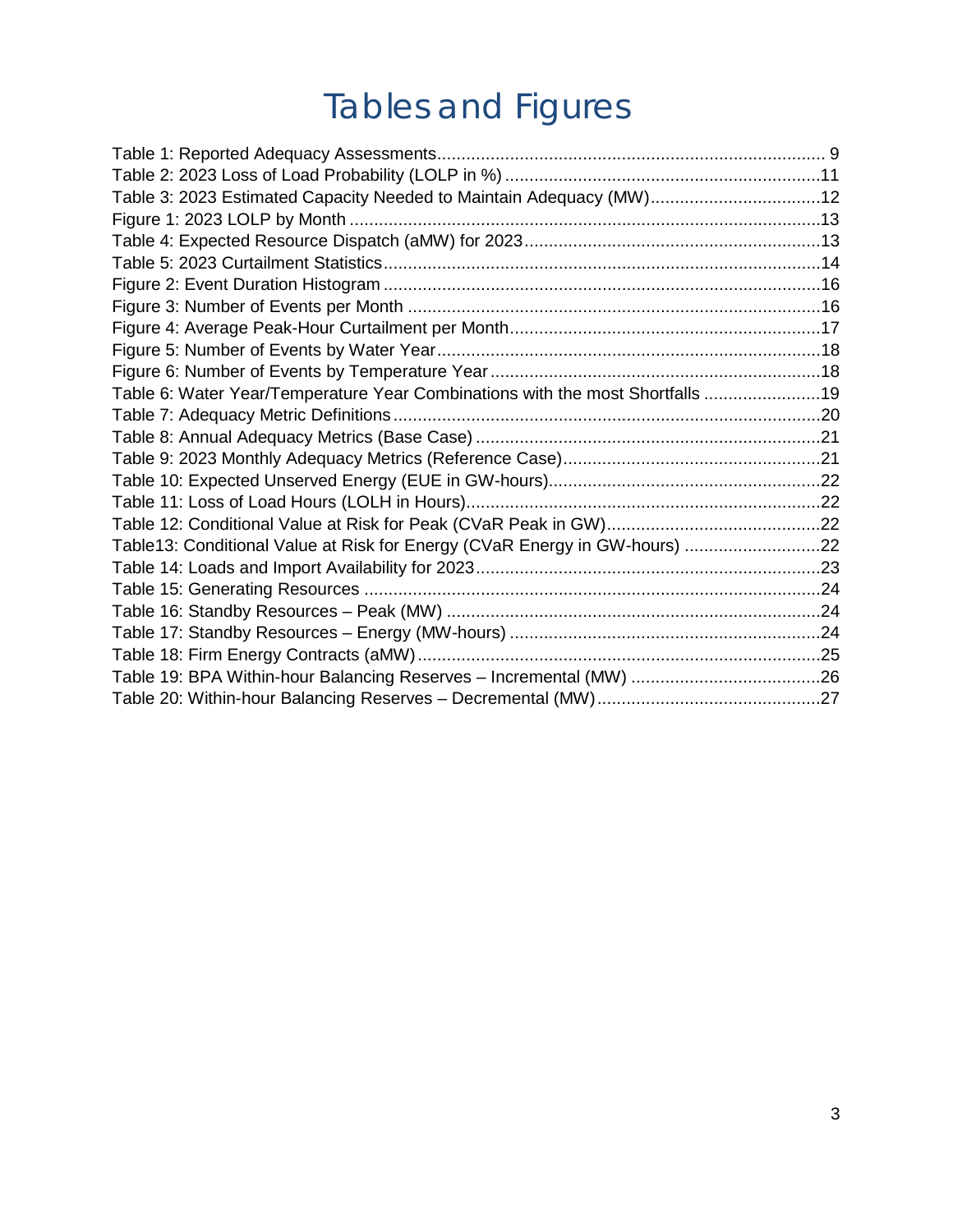## <span id="page-3-0"></span>FORWARD

This document summarizes the Northwest Power and Conservation Council's assessment of the adequacy of the power supply for the 2023 operating year (October 2022 through September 2023). In 2011, the Council adopted the annual loss-of-load probability (LOLP) as the measure for power supply adequacy and set its maximum value at 5 percent. For a power supply to be deemed adequate, the likelihood (LOLP) of a shortfall (not necessarily an outage) occurring anytime in the year being examined cannot exceed 5 percent.

The Council, with help of the Resource Adequacy Advisory Committee (RAAC), updated its resource and load data, examined all appropriate operating assumptions and ran the GENESYS model to produce the results shown in the charts and tables in this report. Other adequacy metrics that measure the size of potential shortages, how often they occur and how long they last are also reported because they provide valuable information to planners as they consider resource expansion strategies.

The Council is currently in the process of enhancing its adequacy model (GENESYS), in particular the hourly hydroelectric system dispatch simulation, and expects to complete the work by September of 2018. In addition, the Council has initiated a process to review its current adequacy standard. Council staff and RAAC members will be asked to review the viability of the current metric (LOLP) and threshold (5 percent). This review should consider similar efforts going on in other parts of the United States, namely through the IEEE Loss-of-Load-Expectation Working Group and the North American Electric Reliability Corporation (NERC).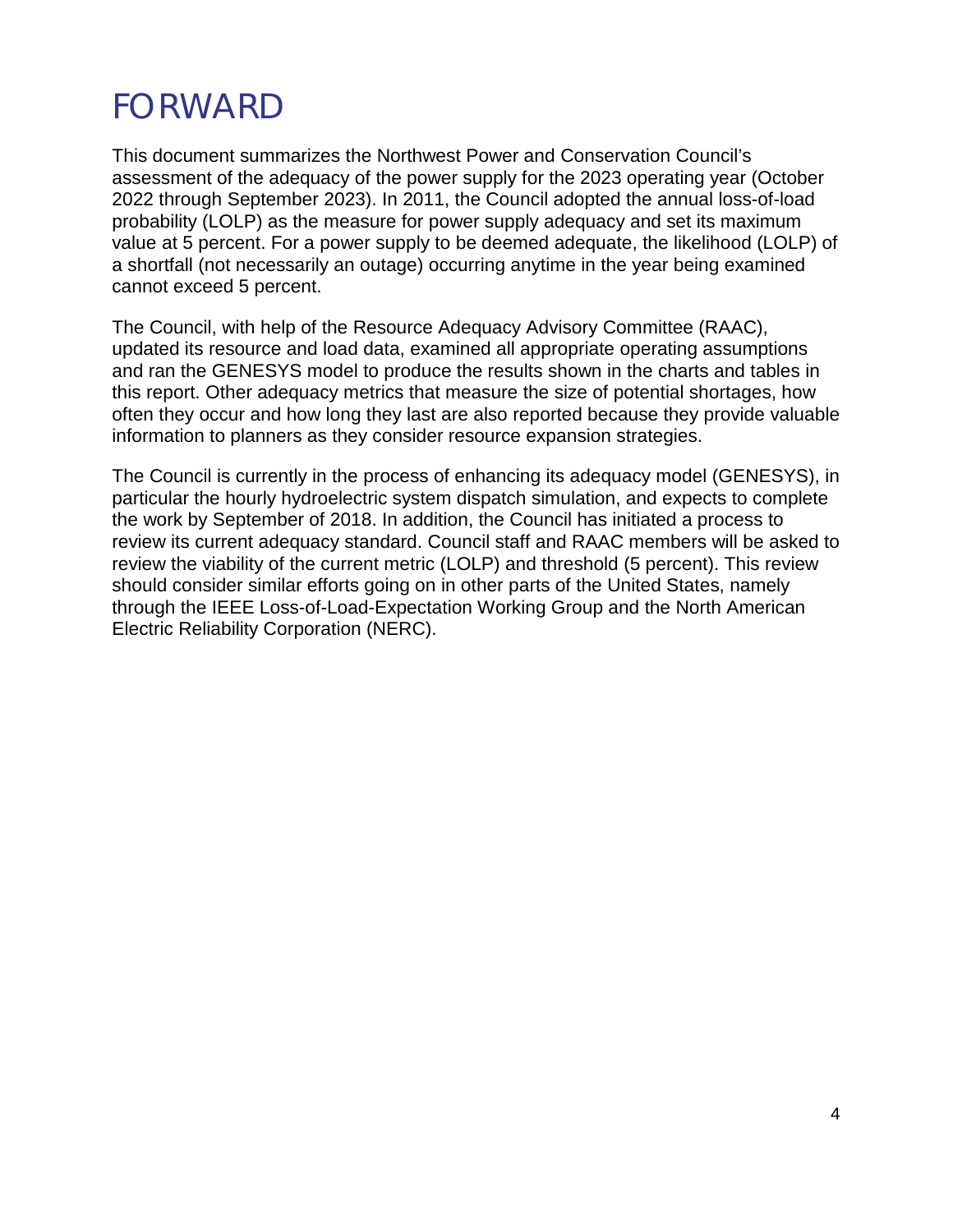## <span id="page-4-0"></span>EXECUTIVE SUMMARY

Accounting for existing resources, planned resources that are sited and licensed, and the implementation of the Council's energy efficiency targets, the Northwest power supply is likely to become inadequate by 2021, primarily due to the retirement of the Centralia 1 and Boardman coal plants (1,330 megawatts combined). The loss-of-load probability (LOLP) for that year is estimated to be over 6 percent, which exceeds the Council's standard of 5 percent.

By 2022 the LOLP is projected to rise to about 7 percent, due to the additional retirements of the North Valmy 1 coal plant, the Colstrip 1 and 2 coal plants and the Pasco gas-fired plant (479 megawatts combined). In 2023 the LOLP is expected to remain at about 7 percent. The increase in LOLP would be higher except for the Council's targeted energy efficiency savings and savings from codes and federal standards. Additional capacity needed to maintain adequacy is estimated to be on the order of 300 megawatts in 2021 with an additional need for 300 to 400 megawatts in 2022.

It should be noted that this analysis examines the adequacy of the aggregate regional power supply. Individual utilities within the Northwest have varying resource mixes and loads and, therefore, have varying needs for new resources. In aggregate, Northwest utilities have identified 540 megawatts of wind, about 800 megawatts of (unspecified fuel source) capacity and other small resources that could be developed by 2021, if needed.[1](#page-4-1) These planned resources are not included in this assessment because they are not sited and licensed. Also excluded from this analysis are approximately 400 megawatts of demand response, which is the remaining part of the 600 megawatts identified in the Council's Seventh Power Plan as likely being available by 2021. While the Council believes this level of demand response will be available, it is not included in this analysis because of ongoing concerns regarding barriers to its acquisition.

While it appears that regional utilities are well positioned to face the anticipated shortfall beginning in 2021, different manifestations of future uncertainties could significantly alter the outcome. For example, the results provided above are based on medium load growth. Reducing the [2](#page-4-2)023 load forecast by 2 percent<sup>2</sup> results in an LOLP of just under 5 percent and has roughly the same effect as adding 650 megawatts of capacity. Increasing the load forecast by 2 percent<sup>[3](#page-4-3)</sup> raises the 2023 LOLP to about 10 percent and almost doubles the amount of capacity needed (from 650 to 1,000 megawatts) to satisfy the Council's 5 percent standard.

-

<span id="page-4-1"></span><sup>1</sup> Source: Pacific Northwest Utilities Conference Committee's 2018 Northwest Regional Forecast.

<span id="page-4-2"></span><sup>&</sup>lt;sup>2</sup> This means multiplying the load in each hour of the year by 0.98.

<span id="page-4-3"></span><sup>&</sup>lt;sup>3</sup> This means multiplying the load in each hour of the year by 1.02.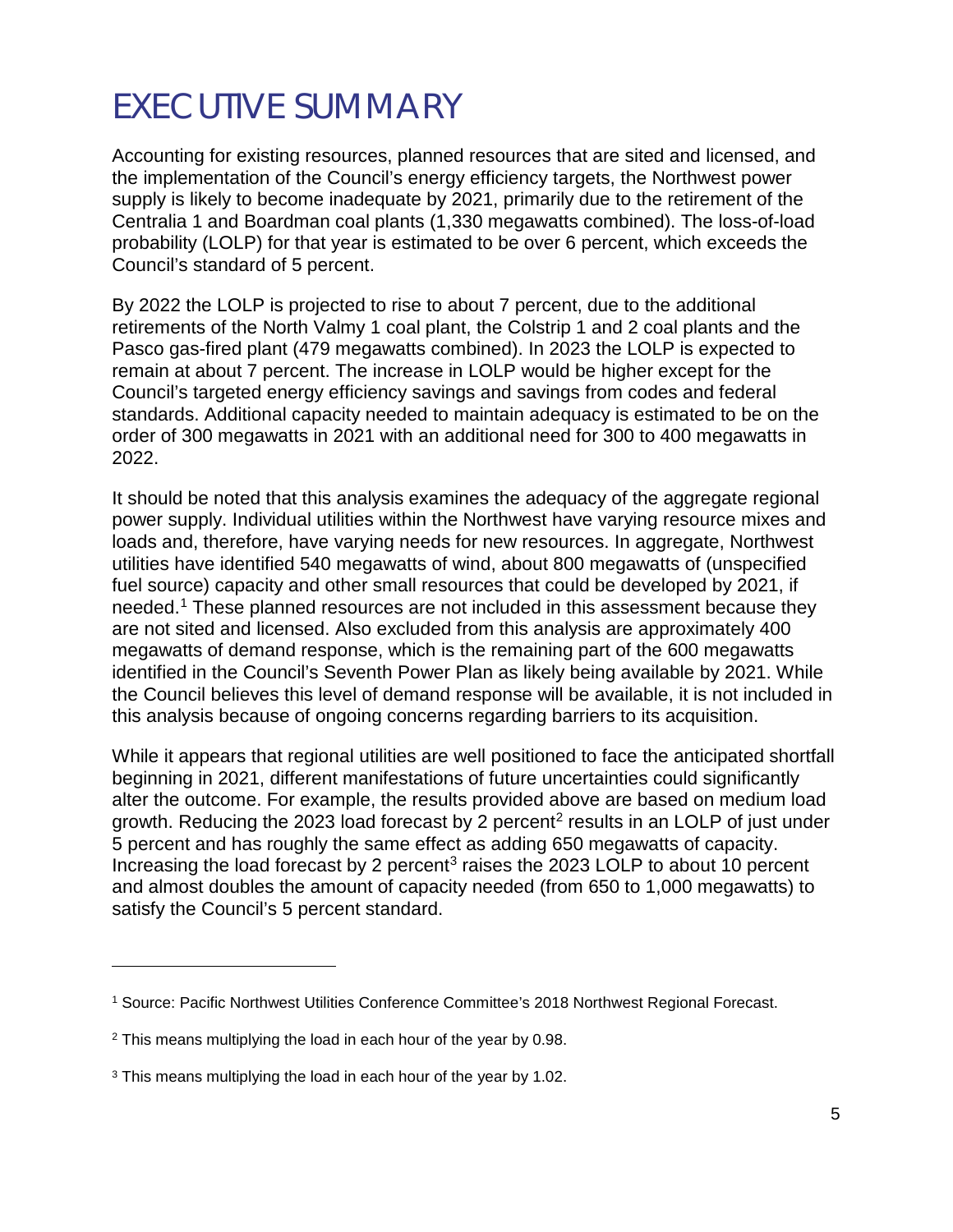The reference case results assume a conservative level of available Southwest market supply. Increasing that supply by 500 megawatts lowers the 2023 LOLP to a little over 5 percent and only about 50 megawatts of additional capacity are needed to meet the Council's 5 percent standard. However, decreasing the Southwest market supply by 500 megawatts raises the LOLP to 8.6 percent and would require 1,050 megawatts of additional capacity.

Reducing the load forecast by 2 percent and increasing the Southwest market availability by 500 megawatts lowers the LOLP to 3.5 percent and no additional capacity is required for adequacy. However, increasing the load forecast by 2 percent and decreasing the Southwest market by 500 megawatts raises the LOLP to 12 percent and requires about 1,500 megawatts of additional capacity to satisfy the Council's adequacy standard.

Potential shortfall events for the 2023 operating year occur almost exclusively during December, January and February. Event durations range from a single hour to over 24 hours and average about 20 hours. The most common event duration is 16 hours, which occur over the commonly defined peak hours of the day. Events also tend to have a uniform hourly magnitude because, whenever possible, the hydro system is operated in a way to spread out projected shortfalls evenly across the peak hours of the day. For example, it is much easier to resolve a flat 100 megawatt shortfall over the 16 peak hours of the day than a 2-hour 800 megawatt shortfall.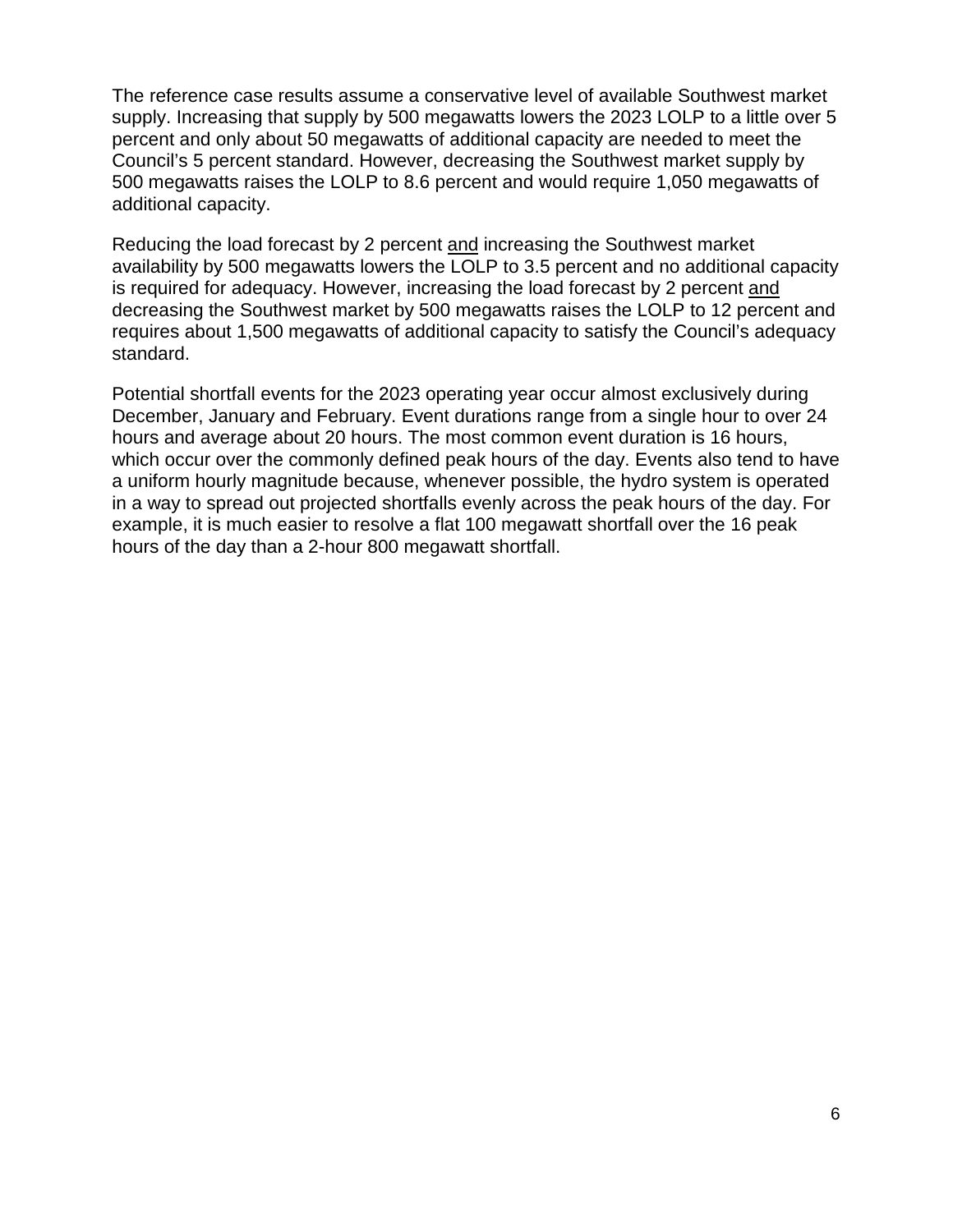### <span id="page-6-0"></span>THE COUNCIL'S RESOURCE ADEQUACY STANDARD

In 2011, the Northwest Power and Conservation Council adopted a regional adequacy standard to "provide an early warning should resource development fail to keep pace with demand growth." The standard defines an adequate power supply to be one in which the likelihood of a power supply shortfall is less than or equal to 5 percent.

The Council assesses adequacy using a stochastic analysis to compute the likelihood of a supply shortfall. It performs a chronological hourly simulation of the region's power supply over many different future combinations of stream flows, temperatures, wind generation patterns and forced generator outages. Besides targeted energy efficiency savings, existing generating resources are included, along with sited and licensed plants that are expected to be operational in the study year. The simulation also assumes a fixed amount of out-of-region market supply and explicitly models the economic dispatch of in-region merchant resources.

If the supply is deemed inadequate, the Council estimates how much additional capacity is required to bring the system's LOLP back down to 5 percent. However, this analysis is not intended to provide a resource-expansion target because it assesses only one of the Council's criteria for developing a power plan. The Council's mandate is to develop a resource strategy that provides an adequate, efficient, economic and reliable power supply. There is no guarantee that a power supply that satisfies the adequacy standard will also be the most economical or efficient. Thus, the adequacy standard should be thought of as simply an early warning to test for sufficient resource development.

Because the computer model used to assess adequacy (GENESYS) cannot possibly take into account all contingency actions that utilities have at their disposal to avert an actual loss of service, an LOLP greater than 5 percent should not be interpreted to mean that actual curtailments will occur. Rather, it means that the likelihood of utilities having to take extraordinary and costly measures to provide continuous service exceeds the tolerance for such events. Some utility emergency actions are captured in the LOLP assessment through a post-processing program that simulates the use of what the Council has termed "standby resources."

Standby resources are demand-side actions and small generators that are not explicitly modeled in the adequacy analysis. They are mainly composed of demand response measures, load curtailment agreements, small thermal resources and pumped storage at Banks Lake.

Demand response measures are expected to be used to help lower peak-hour demand during extreme conditions (e.g. high summer or low winter temperatures). These resources primarily provide peaking capacity and have a very limited amount of energy (i.e. once the assigned energy is used up, they are no longer available for dispatch). The effects of demand response measures that have already been implemented are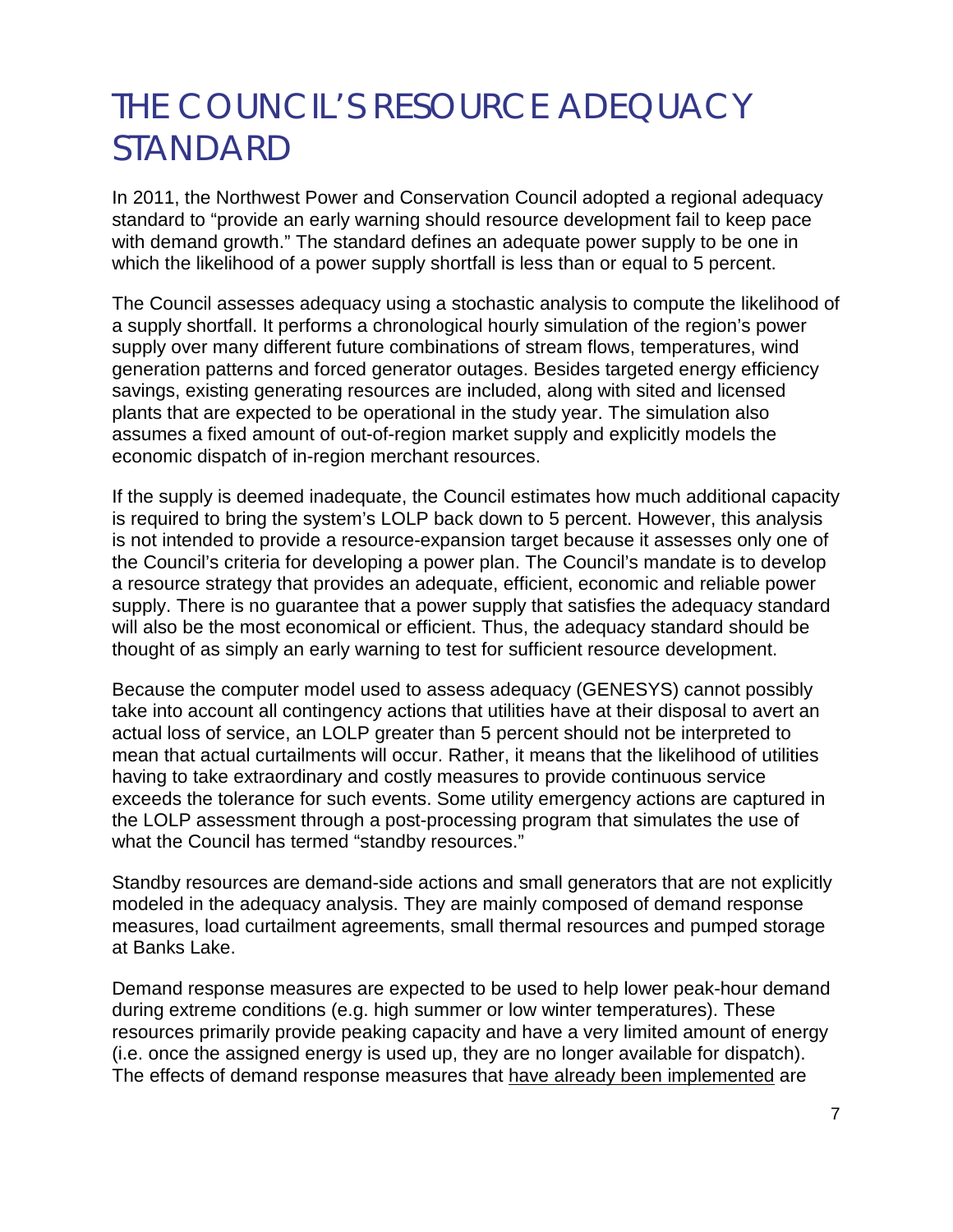assumed to be reflected in the Council's load forecast. New demand response measures that have no operating history and are, therefore, not accounted for in the load forecast are classified as part of the set of standby resources.

Load curtailment actions, which are contractually available to utilities to help reduce peak hour load, and small generating resources may also provide some energy assistance. However, they are not intended to be used often. High usage of these resources is a good indicator that the underlying supply is inadequate. The energy and capacity capabilities of these non-modeled resources are aggregated along with the demand response measures mentioned above to define the total capability of standby resources. A post-processing program uses these capabilities along with the simulated curtailment record to calculate the final LOLP and other adequacy metrics.

### <span id="page-7-0"></span>RECENT ADEQUACY ASSESSMENTS

Table 1 below highlights the results of recent adequacy assessments. Since 1998, when the Council began using stochastic methods to assess adequacy, the power supply and, to some extent the methodology, have changed significantly, sometimes making it difficult to compare annual assessments. The evolution of adequacy assessments will continue and the Council has initiated efforts to improve its adequacy model and to revisit the viability of the current adequacy standard.

The Council recognizes that the power system of today is very different from that of 1980, when the Council was created by Congress. In particular, the trend for increasing penetration of variable energy resources, such as solar and wind, have added a greater band of uncertainty surrounding the adequacy assessment. This has led to a greater need for the ability to model hourly operations, especially for the hydroelectric system. Toward this end, the Council is currently in the process of redeveloping its adequacy model (GENESYS) to add more precision to the simulation of hydroelectric generation. The thrust of this effort is to improve the hourly operation simulation by adding a better representation of unit commitment, balancing reserve allocation and plant-specific hourly operations (the current model simulates hourly hydroelectric generation in aggregate for the region). These enhancements, expected to be completed by 2018, could likely change the results in a significant way. It will require an extensive vetting effort to ensure that the results of the redeveloped model are a better representation of expected operations.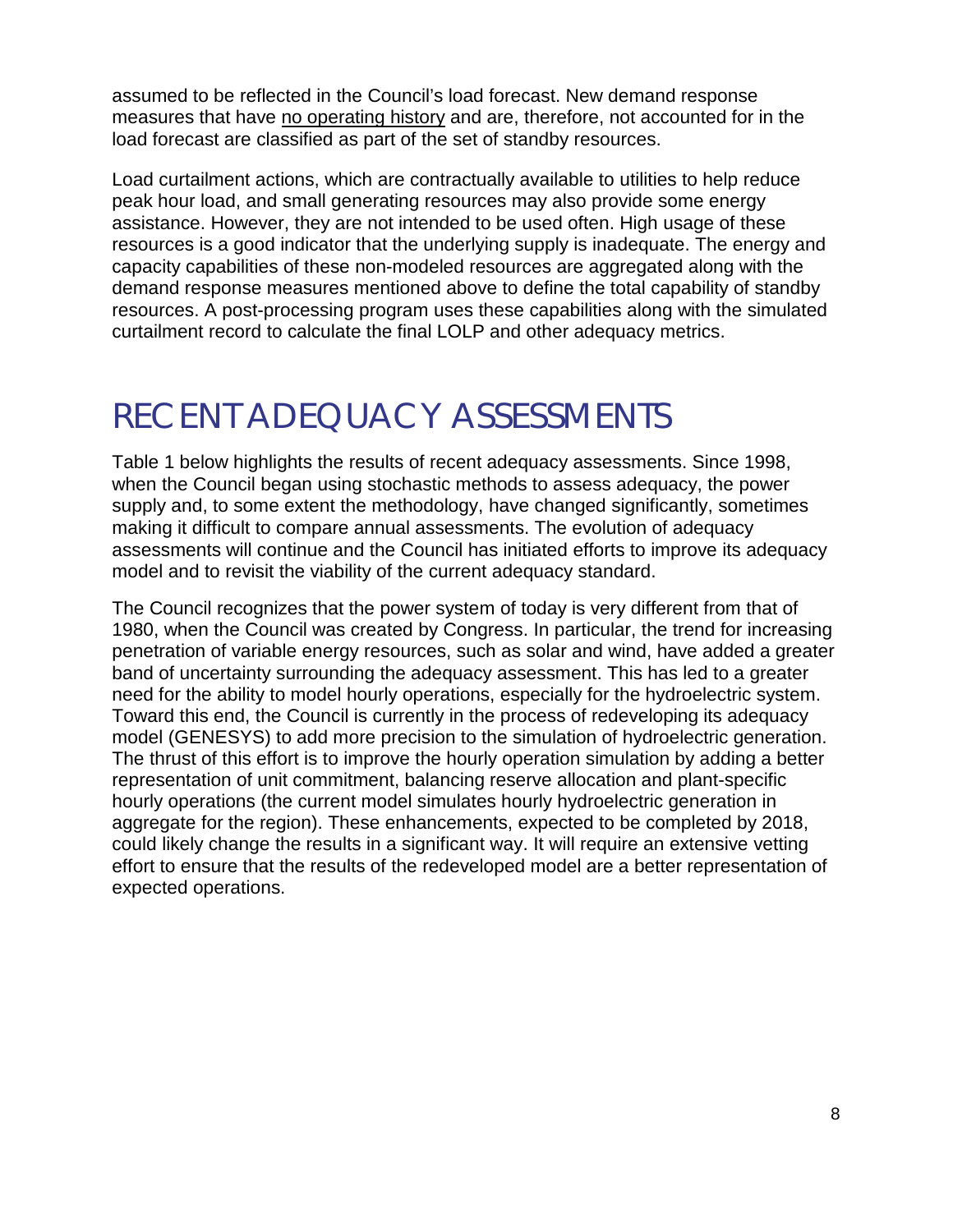<span id="page-8-0"></span>

| Year<br><b>Analyzed</b> | <b>Operating</b><br>Year | <b>LOLP</b> | <b>Observations</b>                                                                                                                           |
|-------------------------|--------------------------|-------------|-----------------------------------------------------------------------------------------------------------------------------------------------|
| 2010                    | 2015                     | 5%          | Was part of the Council's 6 <sup>th</sup> Power Plan                                                                                          |
| 2012                    | 2017                     | 7%          | Imports decreased from 3,200 to 1,700 MW, load growth<br>150 aMW per year, only 114 MW of new thermal capacity                                |
| 2014                    | 2019                     | 6%          | Load growth 120 aMW per year, over 600 MW new<br>generating capacity, increased imports by 800 MW                                             |
| 2015                    | 2020                     | 5%          | Lower load forecast, 350 aMW of additional EE savings                                                                                         |
| 2015                    | 2021                     | 8%          | Early estimate (BPA INC/DEC only)<br>Loss of Boardman and Centralia 1 (~1,330 MW)                                                             |
| 2016                    | 2021                     | 10%         | Including regional INC/DEC requirements reduces hydro<br>peaking capability                                                                   |
| 2017                    | 2021                     | 6.9%        | Lower LOLP primarily due to lower load forecast and shift<br>in Canadian hydro operations                                                     |
| 2017                    | 2022                     | 7.2%        | LOLP increases slightly even with the loss of Colstrip 1<br>and 2 coal plants because of the 317 aMW of targeted EE<br>savings for this year. |
| 2018                    | 2023                     | 6.9%        | No major resource change. LOLP drops slightly, due to<br>improvements in the short-term load forecasting method                               |

#### Table 1: Reported<sup>[4](#page-8-1)</sup> Adequacy Assessments

 $\overline{a}$ 

<span id="page-8-1"></span><sup>&</sup>lt;sup>4</sup> The LOLP values in this table are the reported results from analyses performed at the time. Current estimations of LOLP values for the listed operating years could differ because of ongoing improvements to the GENESYS model and because of changes in operating assumptions (such as import availability).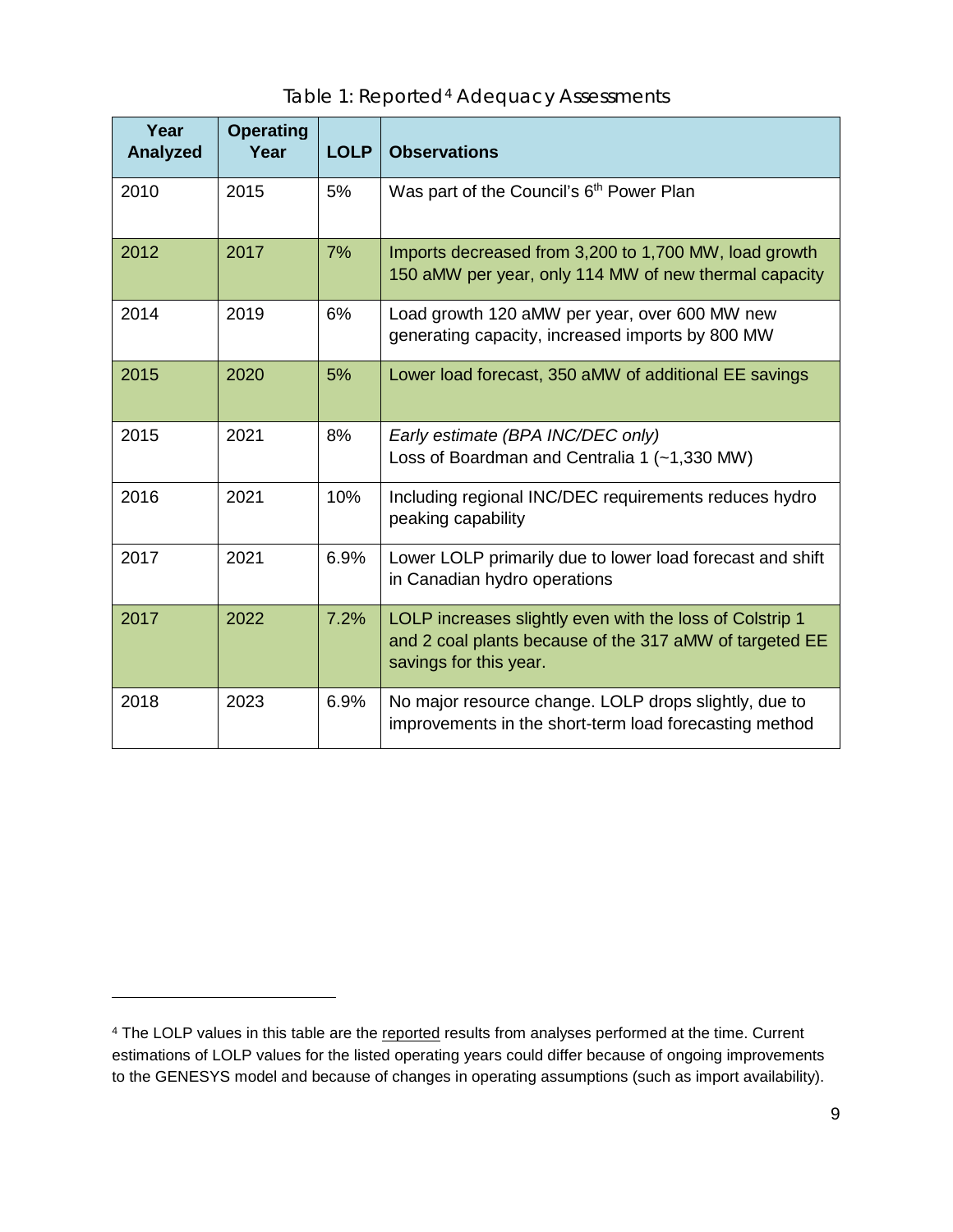## <span id="page-9-0"></span>2023 RESOURCE ADEQUACY ASSESSMENT

To ensure that sufficient time is available, if needed for resource acquisition, the Council's annual adequacy assessment looks at the status of the power supply five years out. However, because of the retirement of major generating resources starting in 2021, the Council has also looked at the adequacy for 2021 and 2022.

The Pacific Northwest's power supply is expected to be adequate through 2020. However, with the planned retirements of the Boardman and Centralia 1 coal plants (1,330 MW of nameplate capacity), the system will no longer meet the Council's adequacy standard in 2021. The loss-of-load probability (LOLP) for that year is estimated to be over 6 percent. By 2022 the LOLP is projected to rise to about 7 percent, due to the additional retirements of the North Valmy 1 coal plant, the Colstrip 1 and 2 coal plants and the Pasco gas-fired plant (479 megawatts combined).

In 2023 the LOLP is expected to remain at about 7 percent because no major resources are expected to retire and net load growth is expected to stay low. The increase in LOLP would be higher except for the Council's targeted energy efficiency savings and savings from codes and federal standards.

Additional capacity needed to maintain adequacy is estimated to be on the order of 300 megawatts in 2021 with an additional need for 300 to 400 megawatts in 2022. These amounts of needed capacity are estimated by adding combustion turbines to the future power supply as surrogate replacement resources. Of course, the actual amount of resource capacity needed for adequacy varies by resource type and, in fact, future resource additions will most certainly be a mix of different types of resources. Selecting the most cost effective and appropriate resources to acquire is beyond the scope of this analysis and is treated explicitly in the Council's power plan.

### <span id="page-9-1"></span>Sensitivity Analysis

 $\ddot{\phantom{a}}$ 

Two future uncertainties not modeled explicitly in GENESYS are long-term (economic) load growth and variability in the out-of-region market supply.<sup>[5](#page-9-2)</sup> Long-term load uncertainty for this analysis covers a 2-percent range around the mean. The out-ofregion market is limited to only include California surplus generation. Thus, variation in the market supply is influenced only by future resource development (and retirements) in California and by the ability to transfer surplus energy from California into the

<span id="page-9-2"></span><sup>5</sup> Another potential random variable not currently modeled is the availability of transmission (outages and maintenance).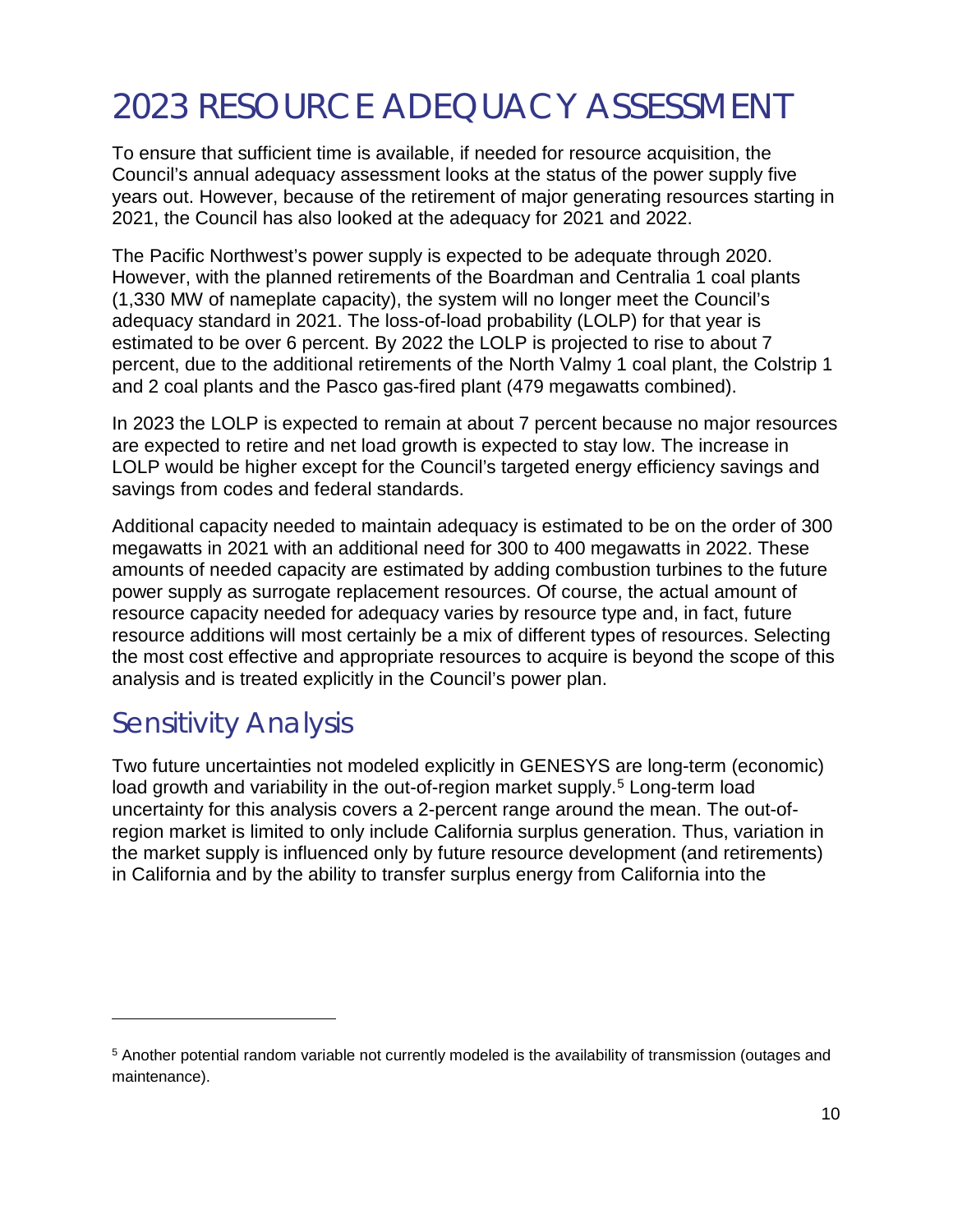Northwest. For the sensitivity analysis, market availability was allowed to range from a low of 1,500 megawatts to a high of 3,000 megawatts from October through March.<sup>6</sup>

Table 2 summarizes the results of the market and load growth sensitivity analysis for 2023. In the extreme case, with high load growth and low import, the loss of load probability is over 14 percent. Fortunately, this scenario is not very likely. At the other extreme, with low load growth and maximum import availability, the loss of load probability drops to about 3.5 percent. The cells in Table 2 are color coded to better highlight conditions that lead to inadequate supplies. Red cells indicate an inadequate power supply with LOLP values greater than 5 percent and green cells indicate the power supply meets the Council's standard.

<span id="page-10-0"></span>

| Import (MW)   | 1500 | 2000 | 2500 | 3000 |
|---------------|------|------|------|------|
| High Load +2% | 14.3 | 12.1 | 10.1 | 7.8  |
| Medium Load   | 11.0 | 8.6  | 6.9  | 5.1  |
| Low Load -2%  | 8.0  | 6.4  | 4.9  | 3.5  |

Table 3 shows how much additional capacity<sup>[7](#page-10-2)</sup> is required for each scenario to maintain adequacy (i.e. to get the LOLP down to the Council's 5 percent standard). In the extreme case, the region would need to acquire about 1,650 megawatts of capacity to maintain an adequate supply. At the other extreme, with low load growth and maximum import availability, no additional capacity is required for adequacy. Again for this table, the cells are color coded with red cells indicating conditions when additional capacity is required and green cells indicating that no additional capacity is needed.

-

<span id="page-10-1"></span><sup>&</sup>lt;sup>6</sup> The Council also modeled a separate out-of-region market, namely a purchase-ahead market, which is available all year but allows imports only during non-peak hours and only if a shortfall is expected in the following day or week.

<span id="page-10-2"></span> $7$  Additional capacity needed to maintain adequacy is estimated using combustion turbines as the surrogate acquisition resources.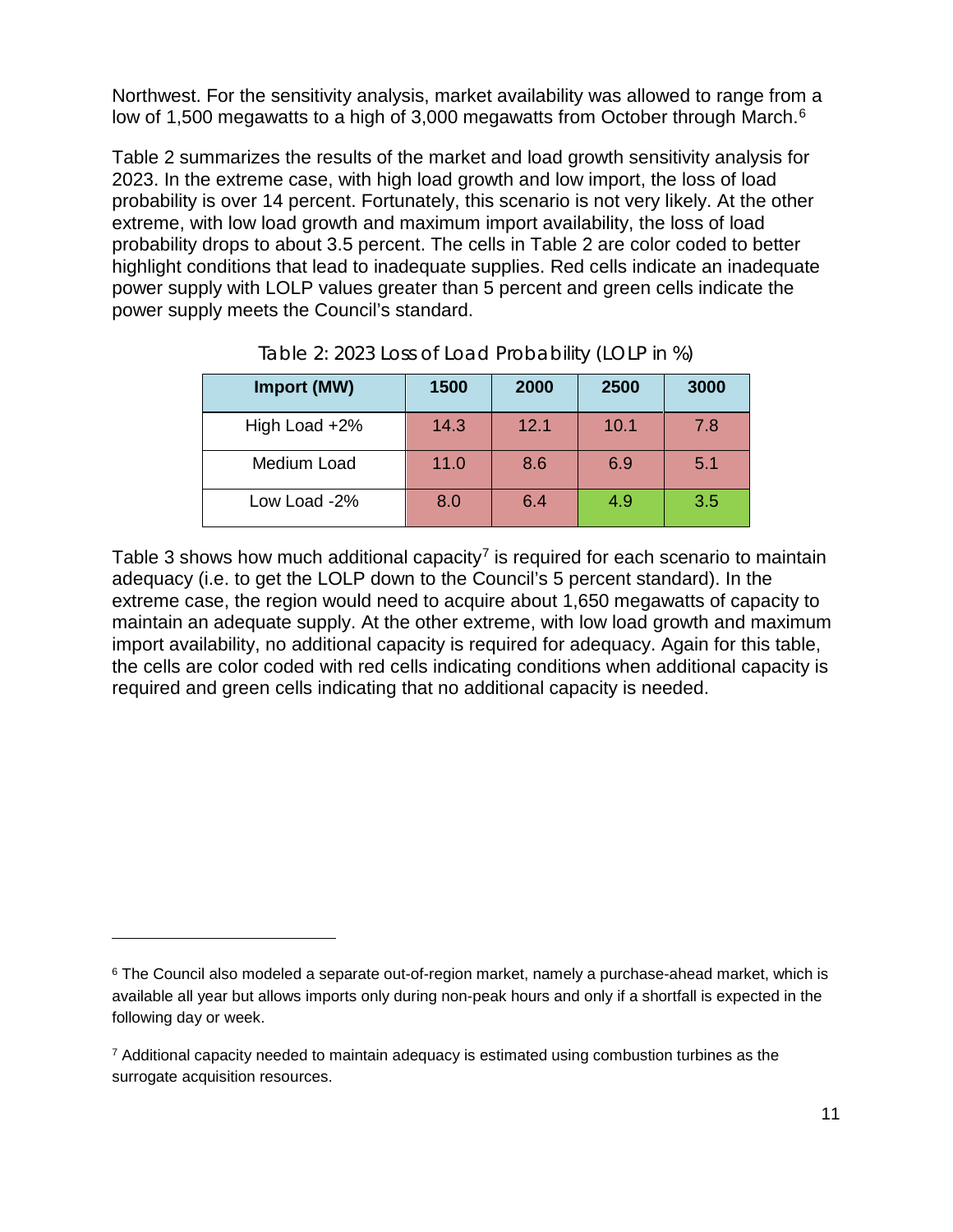| Import (MW)   | 1500 | 2000 | 2500 | 3000 |
|---------------|------|------|------|------|
| High Load +2% | 1650 | 1500 | 1100 | 600  |
| Medium Load   | 1400 | 1050 | 650  | 50   |
| Low Load -2%  | 950  | 550  |      |      |

<span id="page-11-1"></span>Table 3: 2023 Estimated Capacity Needed to Maintain Adequacy (MW)

### <span id="page-11-0"></span>Monthly Analysis

 $\ddot{\phantom{a}}$ 

As discovered during the development of the Council's Seventh Power Plan, it is also important to assess monthly adequacy values in order to better inform the Council's resource acquisition methodology. For example, some resources such as demand response are only seasonally available (e.g. in winter or in summer only).

Figure 1 below highlights the monthly LOLP values for the 2023 operating year.<sup>[8](#page-11-2)</sup> Results show that the Northwest is still a winter peaking region. However, some longerterm load forecasts indicate that the region will begin to see a higher likelihood of summer shortfalls within the next ten years. The small LOLP values for September and October are likely false positive results because of import availability assumptions. The analysis assumes no market availability in September and only half of the expected winter amount in October. Discussions among members of the Resource Adequacy Advisory Committee indicate that these assumptions may be too conservative. The small LOLP result in November reflects the beginning of the winter heating period.

Table 4 summarizes the monthly average dispatch for blocks of resources, namely wind, solar, coal, gas, nuclear and the market (which includes both within-region and out-of-region supplies).

<span id="page-11-2"></span><sup>&</sup>lt;sup>8</sup> It should be noted that the sum of monthly LOLP values will always be equal to or greater than the annual LOLP value because of the way in which the Council has defined its standard. The annual LOLP counts simulations with at least one curtailment event regardless of when it occurs. A simulation with multiple events, say one in January and one in August, would count the same toward the annual LOLP value as a simulation with only a January event or only an August event.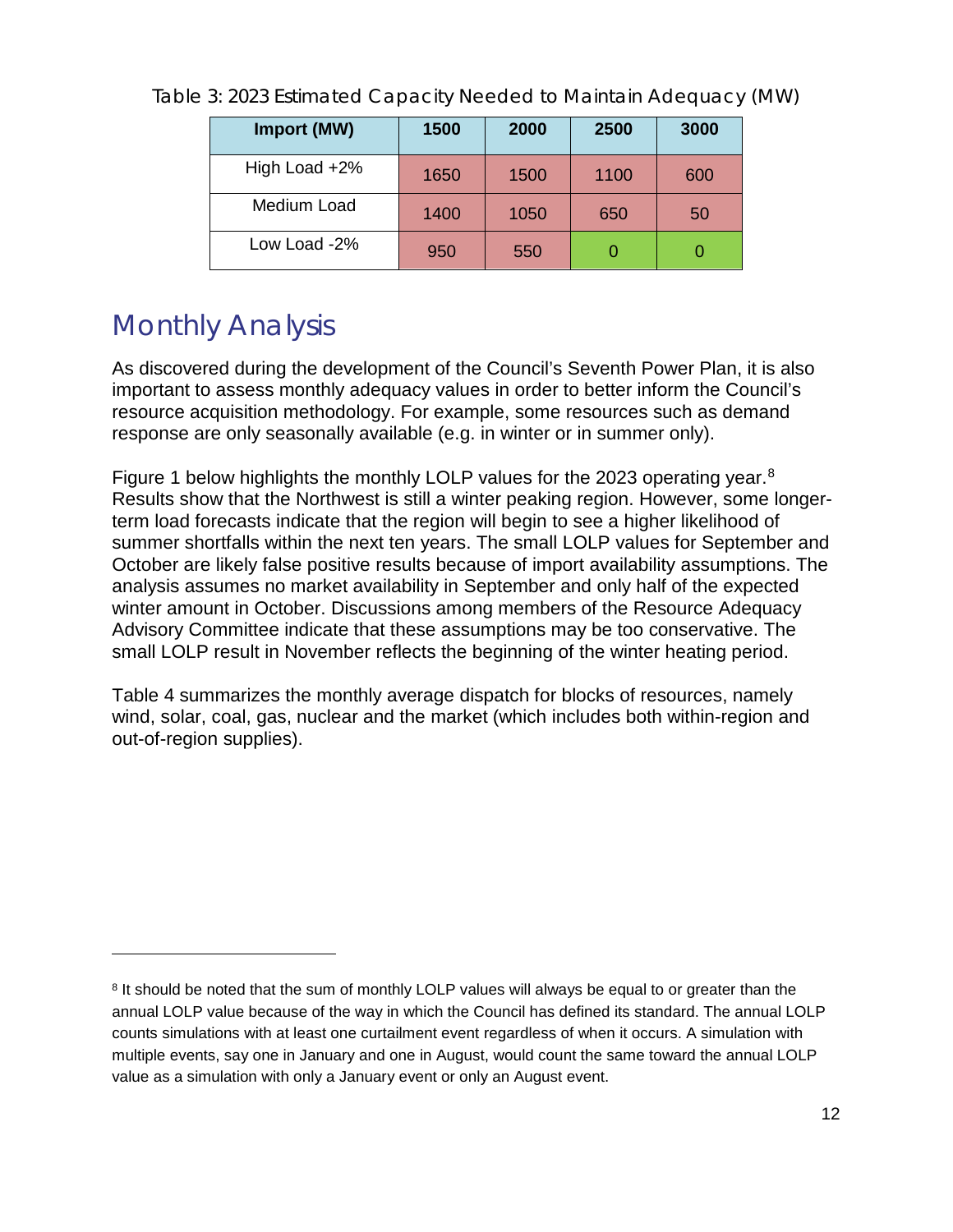<span id="page-12-1"></span>

Figure 1: 2023 LOLP by Month

Table 4: Expected Resource Dispatch (aMW) for 2023

<span id="page-12-2"></span>

|                | <b>OCT</b> | <b>NOV</b> | <b>DEC</b> | <b>JAN</b> | <b>FEB</b> | <b>MAR</b> | AP <sub>1</sub> | AP2  | <b>MAY</b> | <b>JUN</b> | <b>JUL</b> | AU1  | AU <sub>2</sub> | <b>SEP</b> |
|----------------|------------|------------|------------|------------|------------|------------|-----------------|------|------------|------------|------------|------|-----------------|------------|
| Solar          | 141        | 79         | 63         | 70         | 108        | 128        | 159             | 161  | 172        | 175        | 194        | 192  | 176             | 176        |
| Wind           | 1246       | 1302       | 1222       | 1343       | 1351       | 1617       | 1841            | 1920 | 1806       | 1785       | 1638       | 1532 | 1408            | 1210       |
| Coal           | 3238       | 2879       | 3116       | 2603       | 2402       | 2174       | 1787            | 1044 | 352        | 707        | 1801       | 2891 | 3182            | 3395       |
| Gas            | 2975       | 1416       | 2087       | 1876       | 1610       | 1094       | 985             | 511  | 412        | 584        | 969        | 1647 | 2202            | 2537       |
| <b>Nuclear</b> | 1109       | 1117       | 1150       | 1155       | 1106       | 1157       | 1081            | 1075 | 1157       | 1134       | 1159       | 1077 | 1098            | 1135       |
| <b>Market</b>  | 459        | 544        | 890        | 799        | 611        | 402        | 307             | 83   | 25         | 39         | 102        | 215  | 301             | 348        |

### <span id="page-12-0"></span>Curtailment Statistics

Curtailment statistics can sometimes provide valuable insight into the behavior of the power system. Table 5 below summarizes several key statistics from the simulated curtailment record for 2023. All adequacy studies were run with 7,040 simulations (which include all combinations of the historical 80-year water record with the historical 88-year temperature record).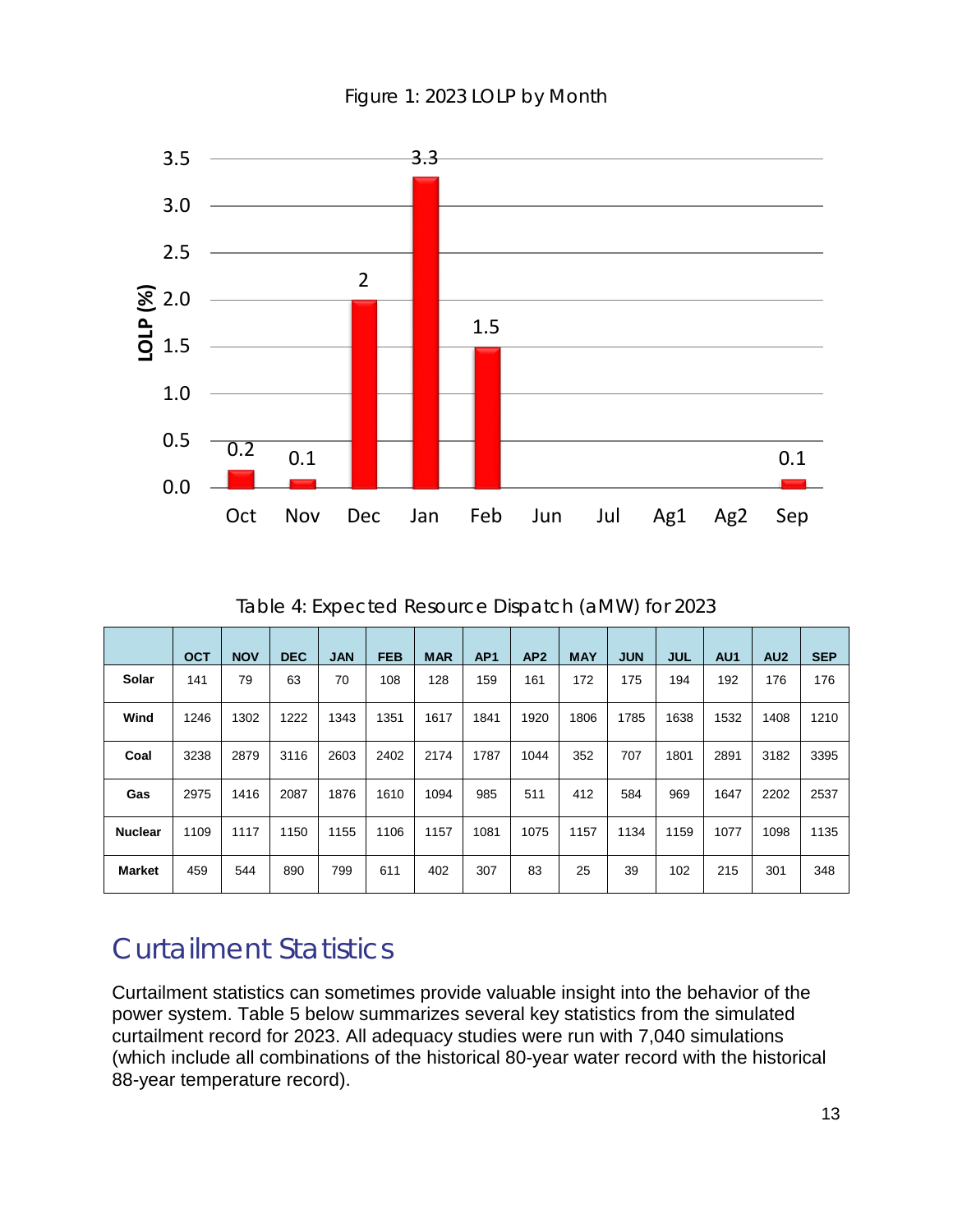The red-colored row in Table 5 highlights the Council's current measure for adequacy, namely a 5-percent maximum for annual LOLP. The green-colored rows highlight metrics currently proposed by the North American Reliability Corporation for reporting. However, NERC does not specify a threshold for its proposed metrics (e.g. a maximum level beyond which the power supply is deemed to be inadequate).

<span id="page-13-0"></span>

| <b>Statistic</b>                         | <b>Value</b> | <b>Units</b>    |
|------------------------------------------|--------------|-----------------|
| Number of simulations                    | 7,040        | Number          |
| Simulations with a curtailment           | 486          | Number          |
| Loss of load probability (LOLP)          | 6.9          | Percent         |
| Number of curtailment events             | 1,018        | Number          |
| Loss of load events (LOLEV)              | 0.14         | Events/year     |
| Average time between events              |              | vears           |
| Average event peak-hour curtailment      | 1,800        | <b>MW</b>       |
| Average event magnitude                  | 42,500       | MW-hours        |
| Average event duration                   | 21           | hours           |
| Conditional value at risk (CVaR) peak    | 3,216        | <b>MW</b>       |
| Conditional value at risk (CVaR) energy  | 121,900      | MW-hours        |
| Expected un-served energy (EUE)          | 6,190        | <b>MW-hours</b> |
| Expected curtailed hours per year (LOLH) | 3.0          | <b>Hours</b>    |

#### Table 5: 2023 Curtailment Statistics

An interesting result from Table 5 is the value for the Loss-of-Load-Events (LOLEV) metric. This metric measures the frequency of shortfall events and is the most relevant metric to compare to the historic 1-in-10 year standard. If the "1-in-10" refers to 1-eventin-10 years, then the implied adequacy threshold for LOLEV should be 0.1 events/year. Because the reference case LOLEV of 0.14 events/year (or 1 event in 7 years) exceeds this threshold, we conclude that the reference case does not comply with the 1-in-10 year standard. However, adding sufficient capacity to bring the 2023 LOLP down to the 5 percent level yields an LOLEV of close to 0.1 events/year, which means that when the regional power supply meets the 5 percent LOLP standard, its corresponding LOLEV value is consistent with a 1-event-in-10 year threshold (at least for this one example).

Besides looking at curtailment statistics, it may also be of great value to examine the conditions under which curtailments occurred. Thus, a record of all curtailment events along with the values for the four random variables used in the analysis is provided on the Council's Resource Adequacy website). The four random variables are;

- Monthly river flow volume, as measured at The Dalles Dam
- Daily average regional temperature
- Variable energy resource generation (wind and solar)
- Thermal resource forced outages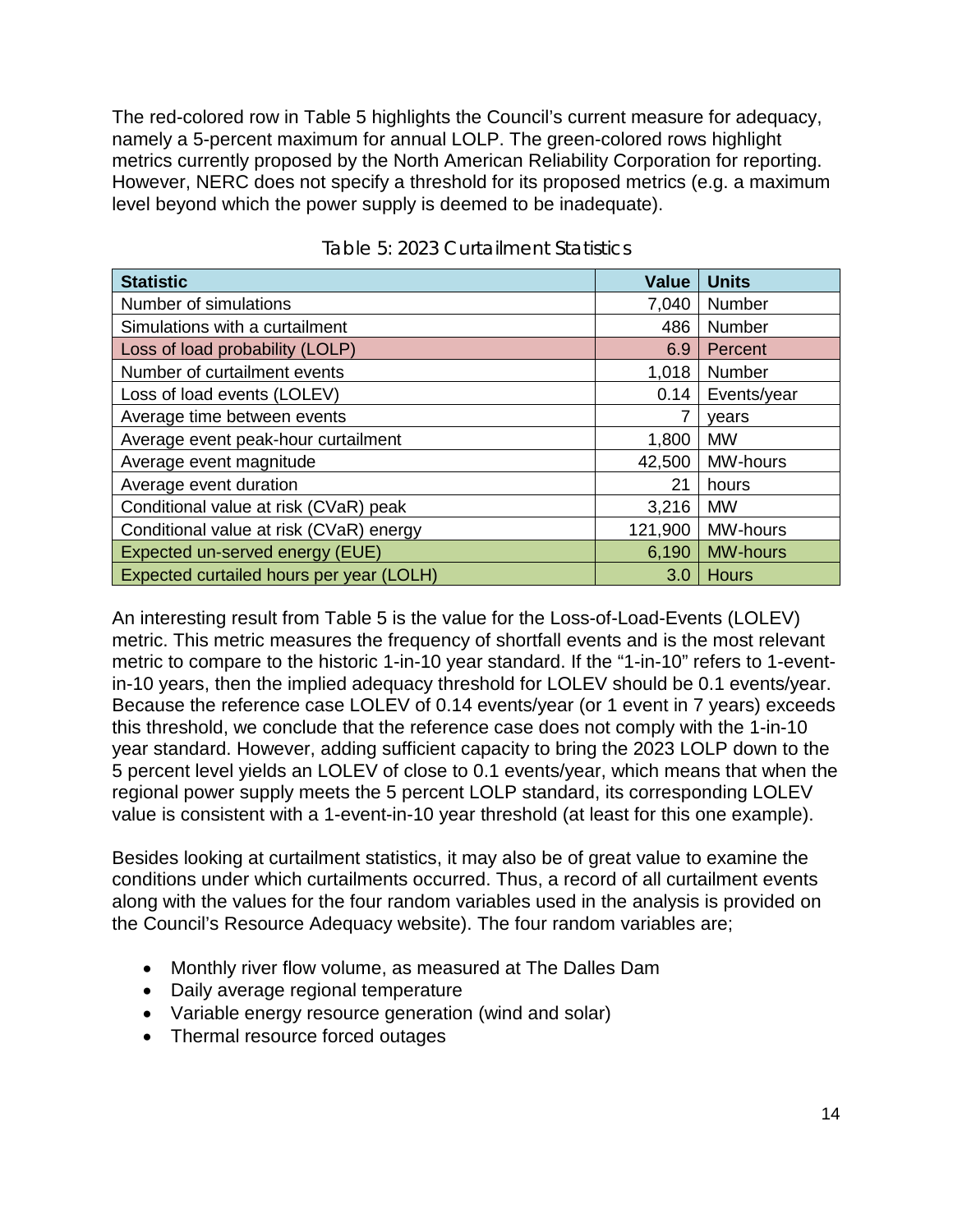Some attempts have been made to correlate shortfall events with the occurrence of certain temperatures, water conditions, wind generation patterns and forced outages, but unfortunately without much success. This is an area of study that is being explored further and may produce better results once the GENESYS model has been enhanced to model plant-specific hourly hydroelectric operations.

Figure 2 displays the event duration histogram, which shows the number of events observed for each event duration up to 24 hours. Not shown are about 20 percent of events that last longer than 24 hours (e.g. are multiple day events). In Figure 2, the xaxis represents event duration and the y-axis represents number of events with that duration. What stands out is that the most common event duration is 16 hours. This is not unexpected because, by design, the hydroelectric system's output is adjusted, whenever possible, to spread any anticipated unserved energy across all 16 peak hours of the day. This produces a relatively flat amount of hourly unserved energy, which is easier to rectify than a shorter duration, higher magnitude and non-uniform shortfall.

From Figure 2, the fact that almost 30 percent of events have a duration less than 8 hours bodes well for demand response and other short-term standby measures. For example, the LOLP of the 2023 power supply prior to applying the effects of standby resources is 8 percent but accounting for standby resources (740 megawatts of capacity in winter and 1,140 megawatts in summer) drops the LOLP to 6.9 percent. Thus, although demand response and other short-term measures can only be applied over several hours, they are nonetheless very effective in eliminating short-duration events (e.g. picking the low hanging fruit, in colloquial terms).

Figure 3 shows the number of shortfall events by month and Figure 4 shows the average peak-hour shortfall by month. As expected, the bulk of simulated shortfall events for 2023 occur in winter months (December, January and February). However, shortfalls can also occur in other months, in particular, during the summer. Although the current load forecast and adequacy assessment still show the region as being winterpeaking, the gap between resources and loads is narrowing for summer months. Separate analyses (for years beyond the 5-year scope of this work) indicate that summer shortfalls will begin to appear in greater numbers and that they will likely have smaller magnitude but will occur more frequently than winter shortfalls.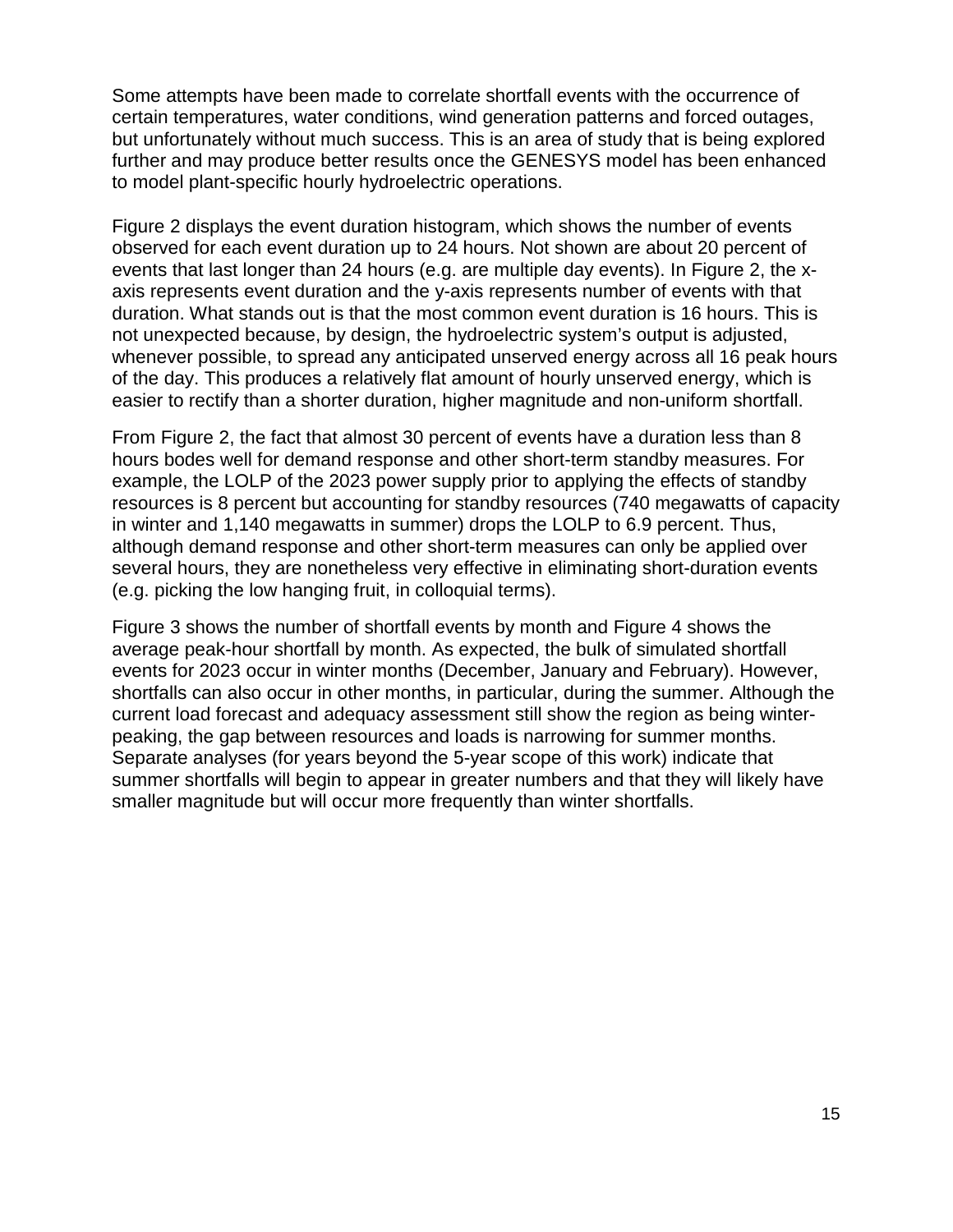<span id="page-15-0"></span>

#### Figure 2: Event Duration Histogram

#### Figure 3: Number of Events per Month

<span id="page-15-1"></span>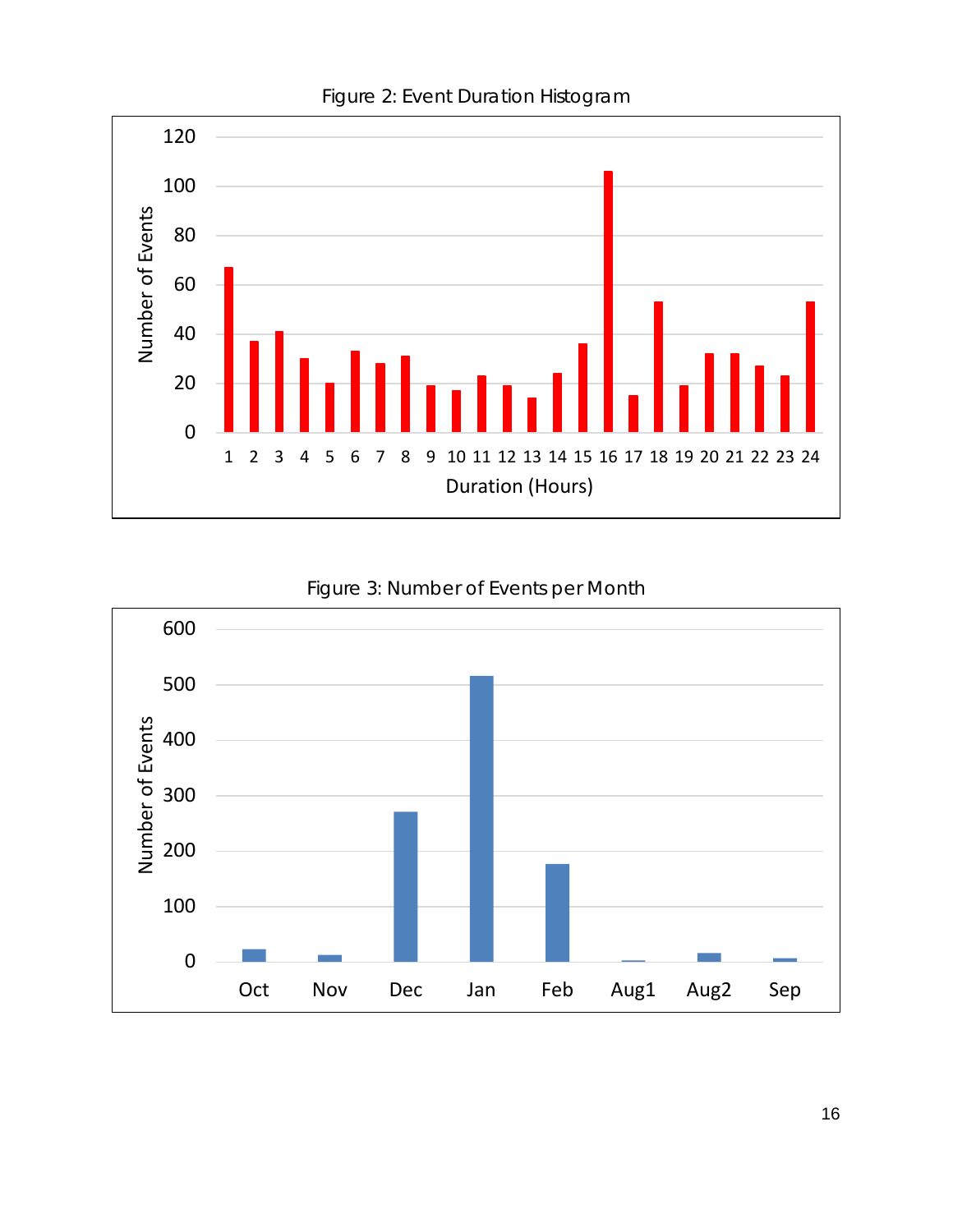<span id="page-16-0"></span>

Figure 4: Average Peak-Hour Curtailment per Month

Figure 5 below shows the number of shortfall events by historic water year and Figure 6 shows the number of events by historic temperature year. From Figure 5, regardless of temperature, the 1930, 1932 and 1993 historic river flows provide the worst conditions for adequacy and produce over 20 percent of all simulated shortfall events. From Figure 6, regardless of river flows, 1950 out of all the historic temperature years provides the worst conditions for adequacy, producing 16 percent of all simulated shortfall events.

Finally, Table 6 shows combinations of water and temperature years with the worst conditions for adequacy. From this table, no particular combination of water and temperature year stands out as being significantly worse than other combinations. It should be noted, however, that of the four random variables (or unknown future conditions) river flow and temperature (load) uncertainty have the most significant influence on power supply adequacy.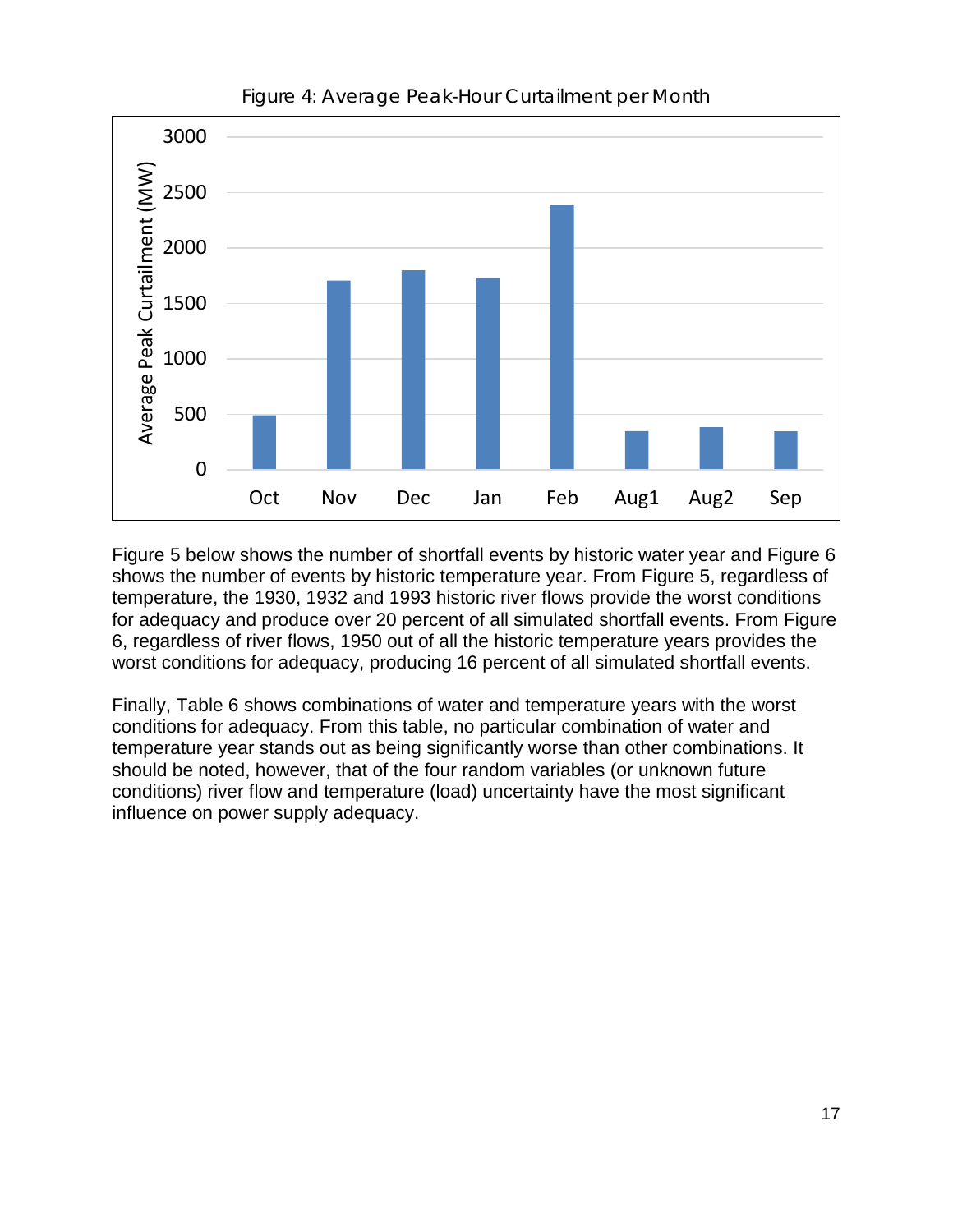<span id="page-17-0"></span>

Figure 5: Number of Events by Water Year



<span id="page-17-1"></span>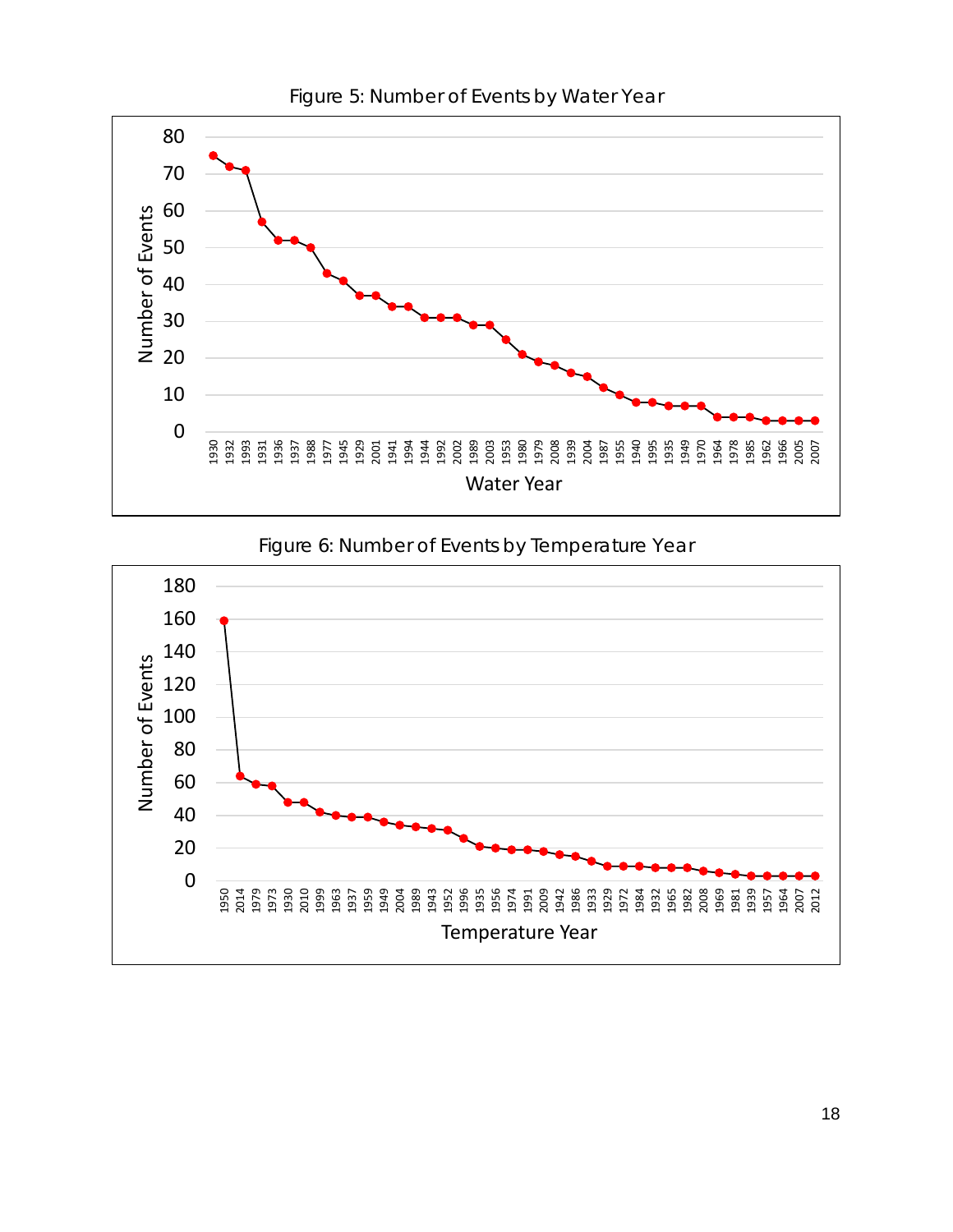| <b>Water Year</b> | <b>Temp Year</b> | <b>Number of Events</b> |
|-------------------|------------------|-------------------------|
| 1930              | 1930             | 10                      |
| 1993              | 1930             | 9                       |
| 1944              | 1950             | 8                       |
| 1977              | 1950             | 8                       |
| 1930              | 1937             | 7                       |
| 1931              | 1950             | 7                       |
| 1932              | 1930             | 7                       |
| 1937              | 1930             | 7                       |
| 1945              | 1950             | 7                       |
| 1994              | 1930             | 7                       |
| 1930              | 1950             | 6                       |
| 1932              | 1937             | 6                       |
| 1932              | 1949             | 6                       |
| 1932              | 1950             | 6                       |
| 1941              | 1950             | 6                       |
| 1988              | 1973             | 6                       |
| 1989              | 1950             | 6                       |

<span id="page-18-1"></span>Table 6: Water Year/Temperature Year Combinations with the most Shortfalls

### <span id="page-18-0"></span>Other Adequacy Metrics

Adequacy metrics help planners better understand the magnitude, frequency and duration of potential future power supply shortfalls. These metrics provide valuable information to planners as they consider resource expansion strategies. Table 7 below provides the definitions for some of the more commonly used probabilistic metrics used to examine power supply adequacy and Table 8 shows the value of these metrics for the region for 2023 and past years.

The North American Electric Reliability Corporation (NERC) instigated an adequacy assessment pilot program in 2012. It asked that each of its sub-regions in the United States provide three adequacy measures; 1) expected loss of load hours, 2) expected unserved energy and 3) normalized expected unserved energy (EUE divided by load). This effort is a good first step toward standardizing how adequacy is measured across the United States. However NERC is not tasked with setting nationwide thresholds for these metrics. In fact, it may be impossible to do so because power supplies vary drastically across regions.

While the Council has successfully used the annual LOLP metric to assess adequacy for over a decade, it became evident during the development of the Seventh Power Plan that seasonal adequacy targets will be necessary to develop future power plans. The Council's Regional Portfolio Model uses quarterly reserve margin targets, derived from quarterly LOLP thresholds, to test for adequacy. Using a flat 5 percent annual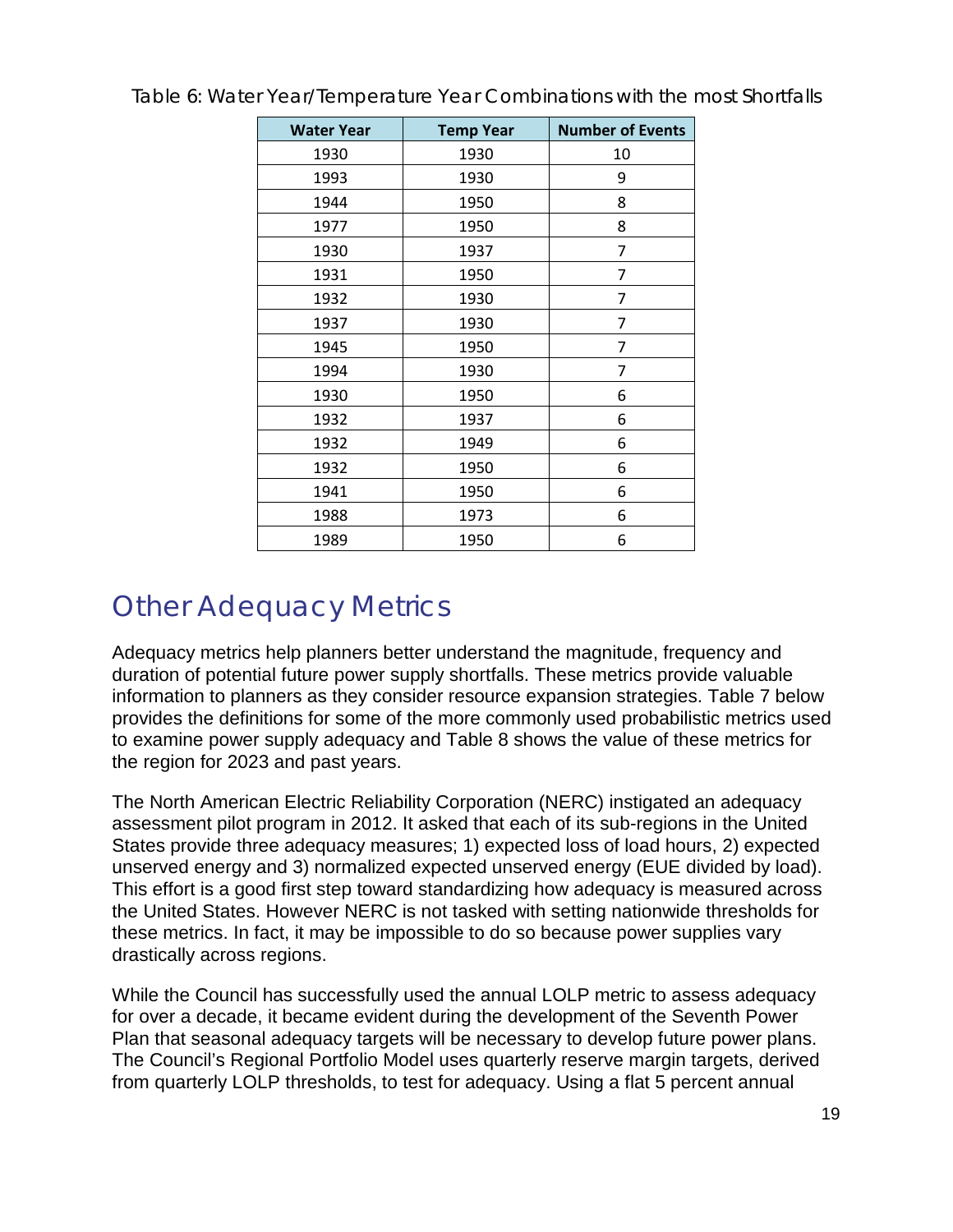LOLP to set quarterly reserve margins could result in power supplies that are not adequate. In other words, if the adequacy test in the RPM is a quarterly 5 percent LOLP, it is possible for a power supply that meets the 5 percent quarterly threshold to have an annual LOLP of nearly 20 percent. This can happen if curtailments in each quarter occur in different years. Thus, the calculation of quarterly adequacy reserve margins requires quarterly adequacy targets. Recognizing this, the Council added an action item to its Seventh Power Plan to review and amend its current adequacy standard, as necessary, to more accurately calculate seasonal planning reserve margins.

Table 9 shows the monthly values for these metrics for the 2023 reference case and tables 10-13 show how some of these metrics change under different load and import availability assumptions made for the sensitivity scenarios described above.

<span id="page-19-0"></span>

| <b>Metric</b>         | <b>Description</b>                                                                                       |
|-----------------------|----------------------------------------------------------------------------------------------------------|
| $LOLP$ (%)            | <b>Loss of load probability = number of games with a problem divided by</b><br>the total number of games |
| <b>CVaR - Energy</b>  | Conditional value at risk, energy = average annual curtailment for $5\%$                                 |
| (GW-hours)            | worst games                                                                                              |
| CVaR – Peak           | Conditional value at risk, peak = average single-hour curtailment for                                    |
| (MW)                  | worst 5% of games                                                                                        |
| <b>EUE (MW-hours)</b> | $Expected$ unserved energy = total curtailment divided by the total<br>number of games                   |
| <b>Normalized EUE</b> | Normalized expected unserved energy $=$ EUE divided by average load                                      |
| (ppm)                 | (in MW-hours) multiplied by 1,000,000 in units of parts per million                                      |
| <b>LOLH (Hours)</b>   | Loss of load hours = total number of hours of curtailment divided by total<br>number of games            |
| <b>LOLEV</b>          | Loss of load events = total number of curtailment events divided by the                                  |
| (Events/year)         | total number of simulations                                                                              |

Table 7: Adequacy Metric Definitions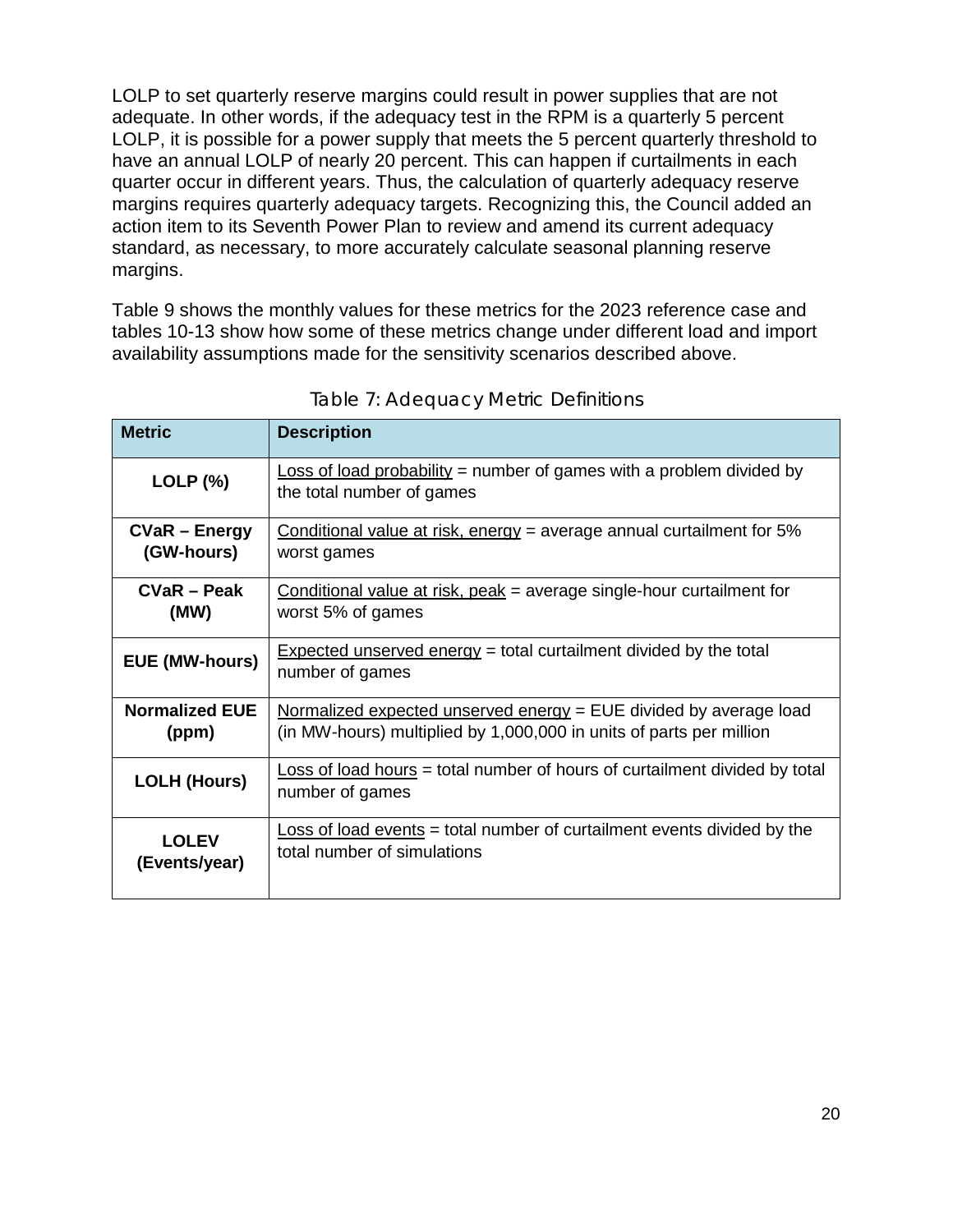<span id="page-20-0"></span>

| <b>Metric</b>         | 2017  | 2019  | 2020  | 2021  | 2022  | 2023  | <b>Units</b>    |
|-----------------------|-------|-------|-------|-------|-------|-------|-----------------|
| <b>LOLP</b>           | 6.6   | 5.9   | 4.7   | 6.9   | 7.2   | 6.9   | Percent         |
| <b>CVaR - Energy</b>  | 99.0  | 59.2  | 50.6  | 34.7  | 40.5  | 122   | <b>GW-hours</b> |
| <b>CVaR - Peak</b>    | 4,000 | 3,337 | 2,949 | 1,563 | 1,625 | 3,216 | <b>MW</b>       |
| <b>EUE</b>            | 5,000 | 3,000 | 2,536 | 1,743 | 2,038 | 6,190 | <b>MW-hours</b> |
| <b>Normalized EUE</b> | N/A   | N/A   | N/A   | N/A   | 11.6  | 33.1  | <b>PPM</b>      |
| <b>LOLH</b>           | 2.7   | 1.7   | 1.5   | 1.4   | 1.6   | 3.0   | Hours/year      |
| <b>LOLEV</b>          | N/A   | N/A   | N/A   | N/A   | 0.14  | 0.14  | Events/year     |

Table 8: Annual Adequacy Metrics (Base Case)

Table 9: 2023 Monthly Adequacy Metrics (Reference Case)

<span id="page-20-1"></span>

| <b>Month</b>    | <b>LOLP</b><br>$(\%)$ | <b>CVaR</b><br><b>Energy</b><br>(GW-hours) | <b>CVaR</b><br><b>Peak</b><br>(MW) | <b>EUE</b><br>(MW-ours) | <b>NEUE</b><br>(ppm) | <b>LOLH</b><br>(hours) |
|-----------------|-----------------------|--------------------------------------------|------------------------------------|-------------------------|----------------------|------------------------|
| Oct             | 0.2                   | 134                                        | 24                                 | 6                       | 1                    | 0.017                  |
| <b>Nov</b>      | 0.1                   | 932                                        | 57                                 | 46                      | 3                    | 0.027                  |
| <b>Dec</b>      | 2.0                   | 29121                                      | 1058                               | 1456                    | 81                   | 0.812                  |
| Jan             | 3.3                   | 57748                                      | 1596                               | 2887                    | 159                  | 1.509                  |
| Feb             | 1.5                   | 35720                                      | 1072                               | 1786                    | 115                  | 0.621                  |
| Ag1             | 0.0                   | 18                                         | 3                                  | 1                       | 0.1                  | 0.003                  |
| Ag <sub>2</sub> | 0.2                   | 99                                         | 16                                 | 5                       | 1                    | 0.014                  |
| <b>Sep</b>      | 0.1                   | 23                                         | 6                                  | 1                       | 0.1                  | 0.004                  |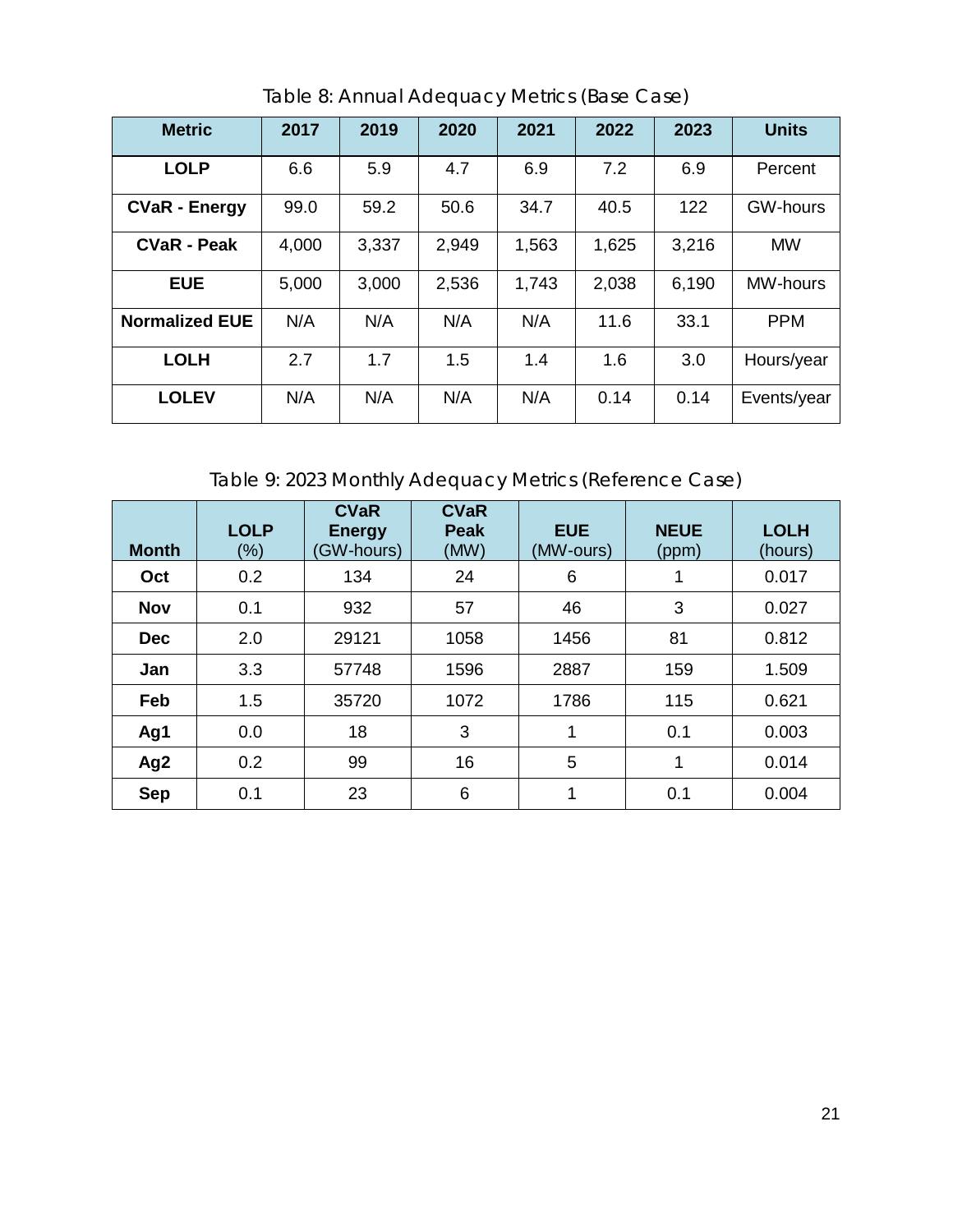| Import (MW)      | 1500 | 2000 | 2500 | 3000 |  |  |
|------------------|------|------|------|------|--|--|
| <b>High Load</b> | 18.0 | 13.0 | 9.8  | 6.2  |  |  |
| Med Load         | 11.5 | 8.4  | 6.2  | 3.9  |  |  |
| Low Load         | 7.3  | 5.3  | 3.8  | 2.3  |  |  |

<span id="page-21-0"></span>Table 10: Expected Unserved Energy (EUE in GW-hours)

Table 11: Loss of Load Hours (LOLH in Hours)

<span id="page-21-1"></span>

| Import (MW)      | 1500 | 2000 | 2500 | 3000 |
|------------------|------|------|------|------|
| <b>High Load</b> | 7.4  | 5.9  | 4.6  | 3.0  |
| Med Load         | 5.1  | 3.9  | 3.0  | 1.9  |
| Low Load         | 3.4  | 2.6  | 1.9  | 1.2  |

<span id="page-21-2"></span>Table 12: Conditional Value at Risk for Peak (CVaR Peak in GW)

| Import (MW) | 1500 | 2000 | 2500 | 3000 |
|-------------|------|------|------|------|
| High Load   | 5.3  | 4.7  | 4.0  | 3.3  |
| Med Load    | 4.5  | 3.9  | 3.2  | 2.4  |
| Low Load    | 3.7  | 3.0  | 2.3  | 1.5  |

<span id="page-21-3"></span>Table13: Conditional Value at Risk for Energy (CVaR Energy in GW-hours)

| Import (MW) | 1500 | 2000 | 2500 | 3000 |
|-------------|------|------|------|------|
| High Load   | 290  | 233  | 184  | 123  |
| Med Load    | 205  | 160  | 122  | 78   |
| Low Load    | 140  | 105  | 76   | 47   |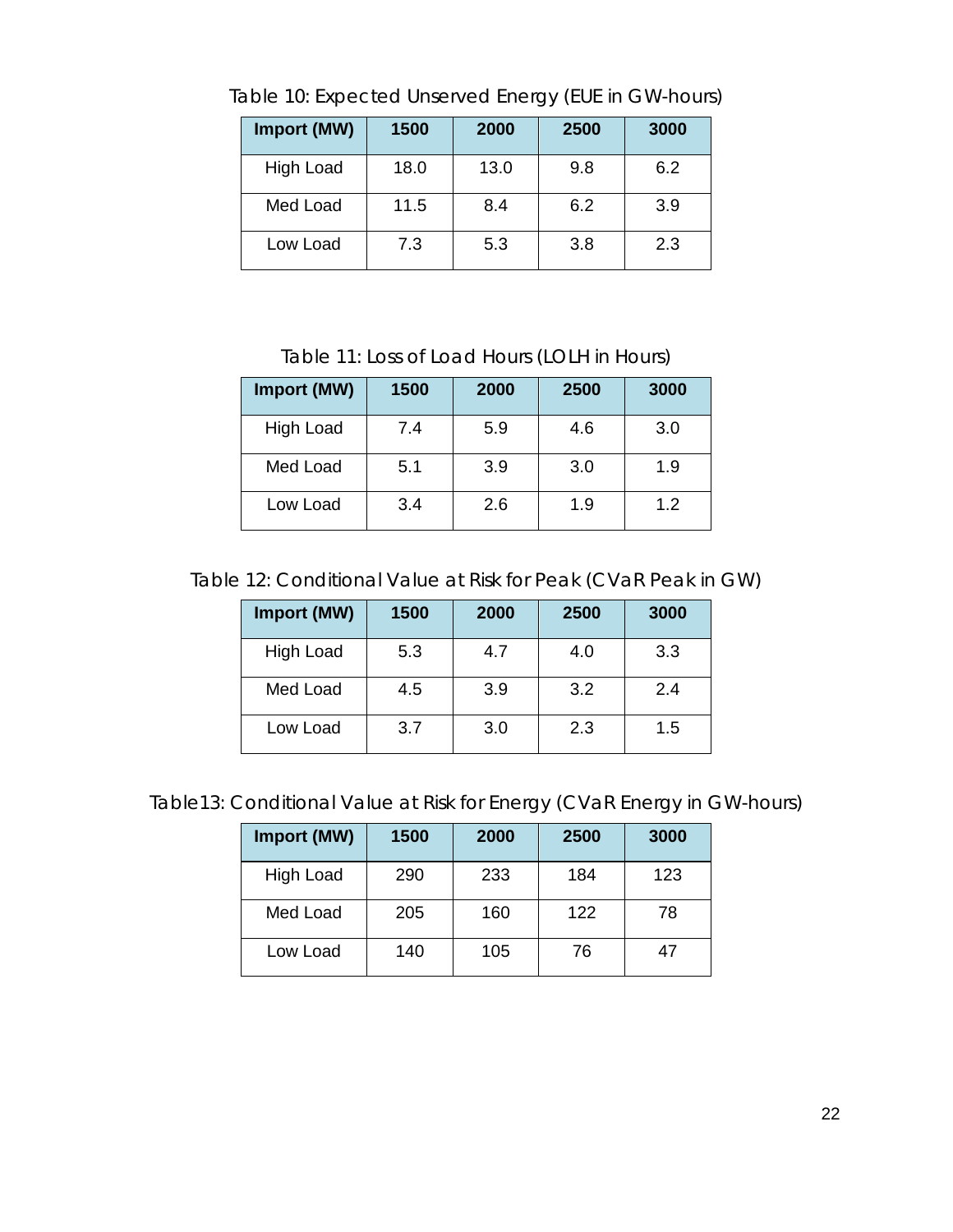### <span id="page-22-0"></span>Resource and Load Data

Tables 14-20 summarize the resources and load forecasts used for the 2023 adequacy assessment. Table 14 displays the annual average load and the winter and summer peak loads along with the assumed out-of-region market availability. Tables 15-17 provide the energy and capacity contributions for generating and standby resources. Table 18 shows the monthly breakdown of firm contracts, both into and out of the region. Tables 19 and 20 provide the monthly incremental and decremental balancing reserves that are held by the hydroelectric system.

The methodology used to assess the adequacy of the Northwest power supply assumes a certain amount of reliance on market supplies within the region and imports from California. The Northwest electricity market includes independent power producer (IPP) resources. The full capability of these resources, 2,273 megawatts, is assumed to be available for Northwest use during winter months. However, during summer months, due to competition with California utilities, the Northwest market availability is limited to 1,000 megawatts.

<span id="page-22-1"></span>

| <b>Item</b>         | <b>Oct-Mar</b> | <b>Apr-Sep</b> |  |  |  |  |
|---------------------|----------------|----------------|--|--|--|--|
| Average Load (aMW)  | 21,353         |                |  |  |  |  |
| Avg. Peak Load (MW) | 33,649         | 26,755         |  |  |  |  |
| DSI Load (aMW)      | 421            | 421            |  |  |  |  |
| Spot Imports (MW)   | $2,500^9$      | O              |  |  |  |  |
| Purchase Ahead (MW) | 3,000          | 3,000          |  |  |  |  |

| Table 14: Loads and Import Availability for 2023 |  |
|--------------------------------------------------|--|
|                                                  |  |

-

<span id="page-22-2"></span><sup>9</sup> For October, the spot market availability is set to 1,250 megawatts.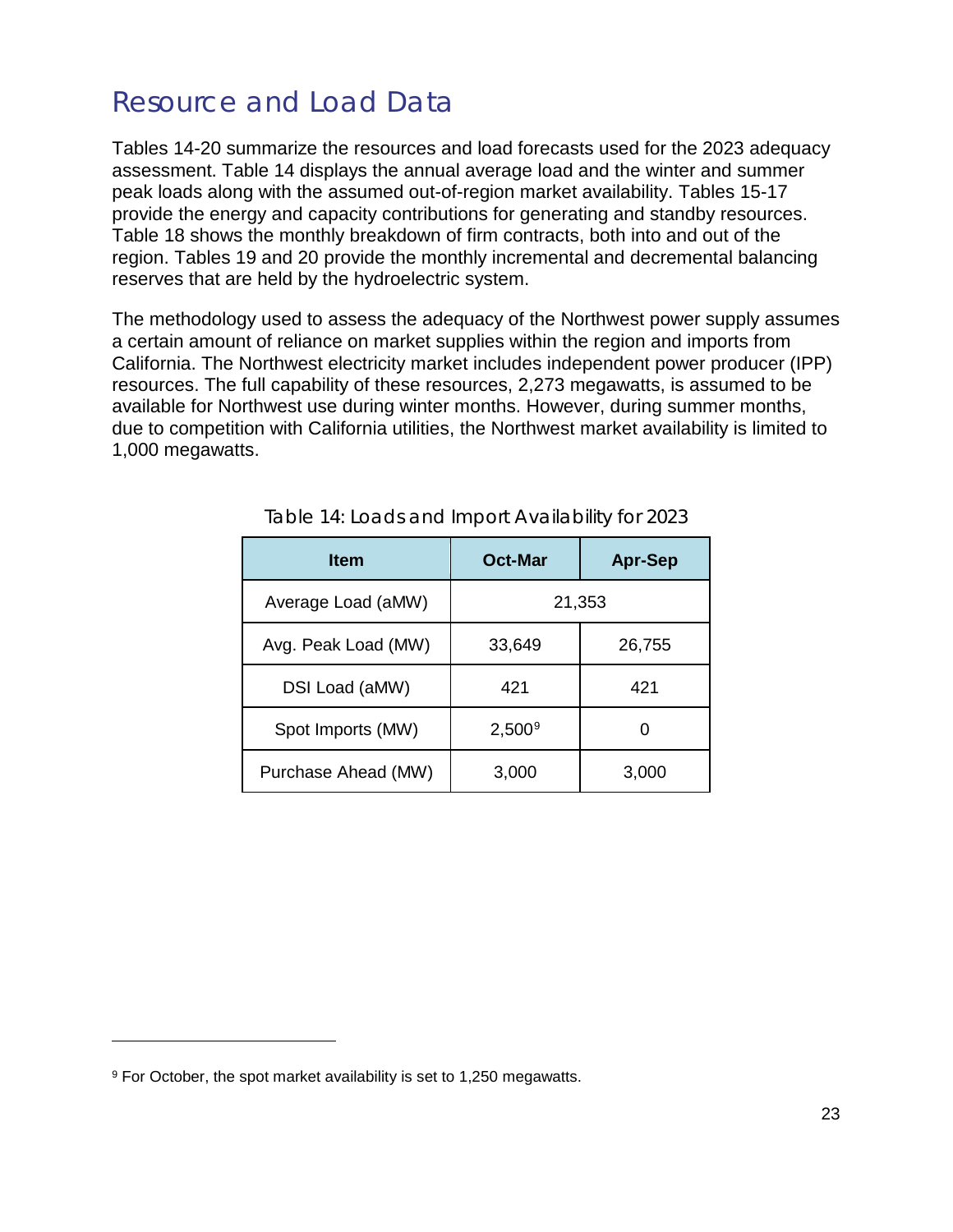<span id="page-23-0"></span>

| <b>Annual Values</b>          | 2022   | 2023   | <b>Difference</b> |
|-------------------------------|--------|--------|-------------------|
| Nuclear (MW)                  | 1,144  | 1,144  | $\overline{0}$    |
| Coal (MW)                     | 3,232  | 3,323  | $\overline{0}$    |
| Gas and Misc (MW)             | 7,497  | 7,877  | 380               |
| IPP (MW)                      | 2,653  | 2,273  | (380)             |
| <b>Total Thermal Resource</b> | 14,661 | 14,661 | $\bf{0}$          |
|                               |        |        |                   |
| Wind Nameplate (MW)           | 4,906  | 5,098  | 202               |
| Solar Nameplate (MW)          | 407    | 550    | 143               |

Table 15: Generating Resources

Table 16: Standby Resources – Peak (MW)

<span id="page-23-1"></span>

| <b>Item</b>                 | <b>Oct-Mar</b> | <b>Apr-Sep</b> |
|-----------------------------|----------------|----------------|
| <b>Exist DR</b>             | 452            | 852            |
| <b>Emergency Generation</b> | 288            | 288            |
| <b>Total Existing</b>       | 740            | 1,140          |

Table 17: Standby Resources – Energy (MW-hours)

<span id="page-23-2"></span>

| <b>Item</b>                 | <b>Oct-Mar</b> | <b>Apr-Sep</b> |
|-----------------------------|----------------|----------------|
| <b>Monsanto Curtailment</b> | 35,000         | 35,000         |
| <b>Emergency Generation</b> | 6,900          | 6,900          |
| <b>Total Existing</b>       | 41,900         | 41,900         |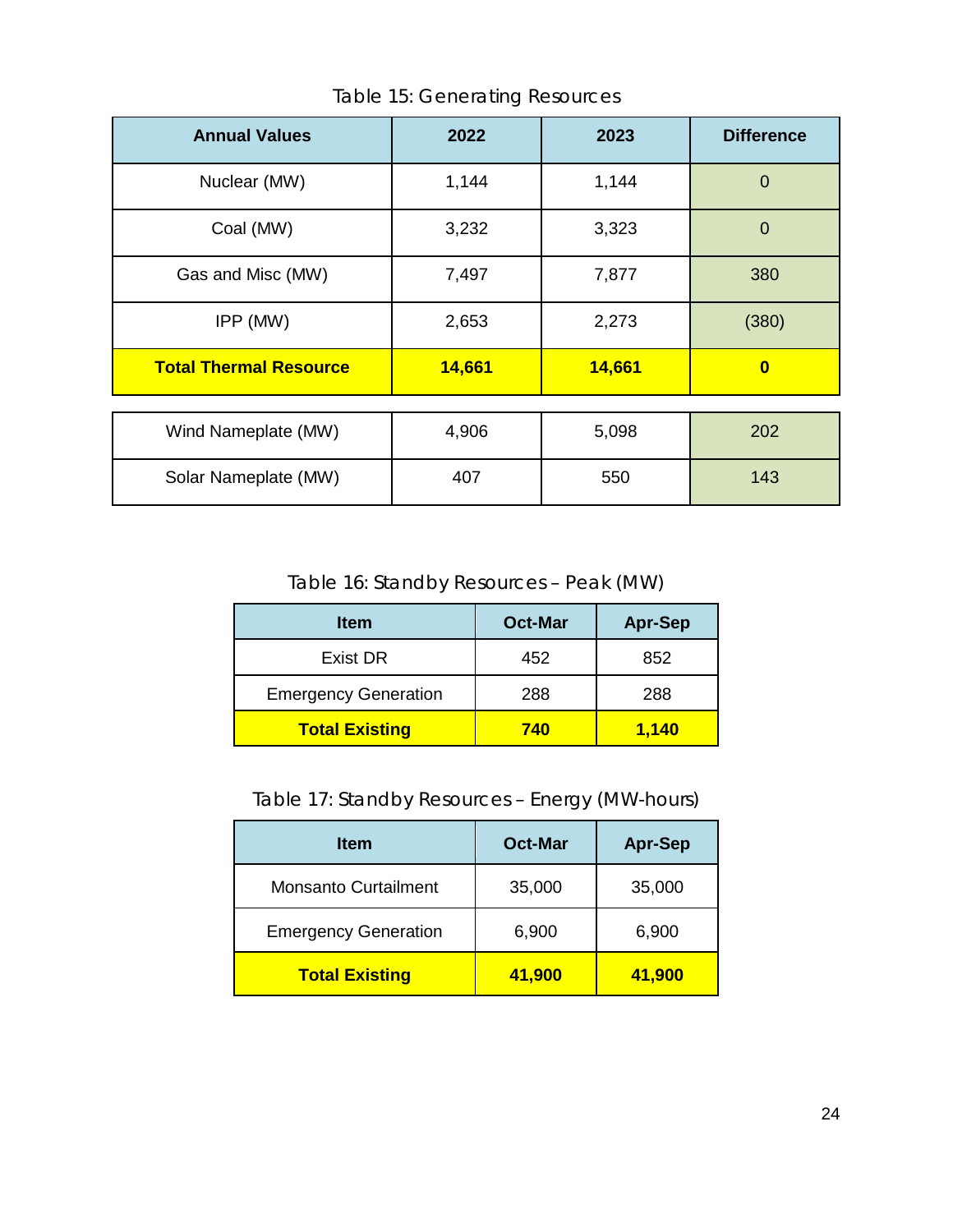<span id="page-24-0"></span>

| 2023                      | Oct | <b>Nov</b> | Dec | Jan | Feb | <b>Mar</b> | Ap1 | Ap <sub>2</sub> | May | Jun | Jul | Au1 | Au <sub>2</sub> | <b>Sep</b> |
|---------------------------|-----|------------|-----|-----|-----|------------|-----|-----------------|-----|-----|-----|-----|-----------------|------------|
| <b>Imports</b>            | 22  | 40         | 51  | 65  | 71  | 63         | 30  | 30              | 30  | 39  | 28  | 21  | 21              | 16         |
| <b>PNW</b><br>West/Canada | 455 | 455        | 455 | 455 | 455 | 455        | 473 | 437             | 455 | 455 | 479 | 568 | 572             | 455        |
| <b>PNW West/S Cal</b>     | 21  | 18         | 13  |     | 11  | 13         | 23  | 27              | 29  | 28  | 28  | 18  | 23              | 22         |
| <b>Total Exports</b>      | 476 | 473        | 468 | 462 | 466 | 468        | 496 | 464             | 484 | 483 | 507 | 586 | 595             | 477        |

Table 18: Firm Energy Contracts (aMW)

| 2022                      | Oct | <b>Nov</b> | <b>Dec</b> | Jan | Feb | <b>Mar</b> | Ap1 | Ap <sub>2</sub> | May | Jun | Jul | Au1 | Au <sub>2</sub> | <b>Sep</b> |
|---------------------------|-----|------------|------------|-----|-----|------------|-----|-----------------|-----|-----|-----|-----|-----------------|------------|
| <b>Imports</b>            | 9   | 17         | 21         | 27  | 30  | 26         | 13  | 12              | 13  | 16  | 11  | 9   | 9               |            |
| <b>PNW</b><br>West/Canada | 434 | 476        | 435        | 476 | 454 | 454        | 413 | 413             | 498 | 454 | 442 | 511 | 509             | 429        |
| <b>PNW West/S Cal</b>     | 32  | 18         | 16         | 14  | 13  | 22         | 27  | 30              | 29  | 92  | 196 | 23  | 31              | 29         |
| <b>Total Exports</b>      | 466 | 494        | 451        | 490 | 467 | 476        | 440 | 443             | 527 | 546 | 638 | 534 | 540             | 458        |

| $2023 - 2022$             | Oct   | <b>Nov</b> | <b>Dec</b> | Jan   | Feb  | Mar  | Ap1 | Ap <sub>2</sub> | May   | Jun   | Jul    | Au1 | Au <sub>2</sub> | <b>Sep</b> |
|---------------------------|-------|------------|------------|-------|------|------|-----|-----------------|-------|-------|--------|-----|-----------------|------------|
| <b>Imports</b>            | 13    | 23         | 30         | 38    | 41   | 37   | 17  | 18              | 17    | 23    | 17     | 12  | 12              | 9          |
| <b>PNW</b><br>West/Canada | 21    | $-21$      | 20         | $-21$ |      |      | 60  | 24              | $-43$ |       | 37     | 57  | 63              | 26         |
| <b>PNW West/S Cal</b>     | $-11$ | 0          | -3         | $-7$  | $-2$ | -9   | -4  | -3              | 0     | $-64$ | $-168$ | -5  | -8              | $-7$       |
| <b>Total Exports</b>      | 10    | $-21$      | 17         | $-28$ | -1   | $-8$ | 56  | 21              | $-43$ | $-63$ | $-131$ | 52  | 55              | 19         |

**Difference in Firm Contracts (2023 – 2022)**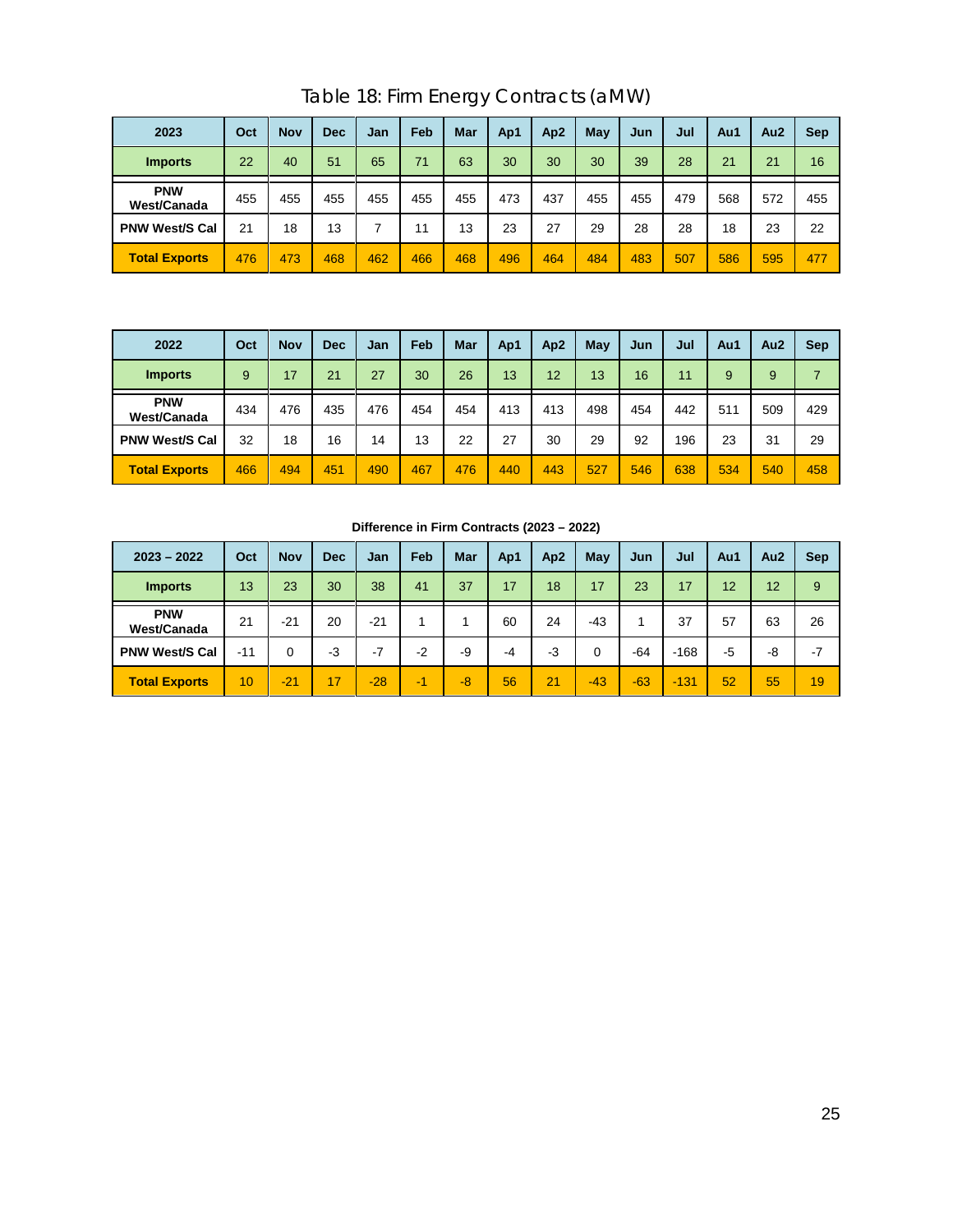Tables 19 and 20 show the monthly balancing reserves (incremental and decremental) held by the hydroelectric system. Using the Council's hourly hydroelectric optimization program (TRAP model), a portion of the peaking capability and an amount of minimum generation at specific hydroelectric projects is reserved to support the within-hour balancing needs. Unfortunately, not all balancing reserves could be assigned to the hydroelectric system. The remaining reserves would be assigned to other resources but GENESYS does not currently have the capability to simulate thermal reserves. This is one of the major enhancements targeted in the GENESYS redevelopment process.

| <b>Period</b> | 2022 | 2023 |
|---------------|------|------|
| October       | 900  | 602  |
| November      | 900  | 602  |
| December      | 900  | 602  |
| January       | 900  | 602  |
| February      | 900  | 602  |
| March         | 900  | 602  |
| April 1-15    | 400  | 602  |
| April 16-30   | 400  | 602  |
| May           | 400  | 602  |
| June          | 400  | 602  |
| July          | 900  | 602  |
| August 1-15   | 900  | 602  |
| August 16-31  | 900  | 602  |
| September     | 900  | 602  |

<span id="page-25-0"></span>

| Table 19: BPA Within-hour Balancing Reserves - Incremental (MW) |  |
|-----------------------------------------------------------------|--|
|-----------------------------------------------------------------|--|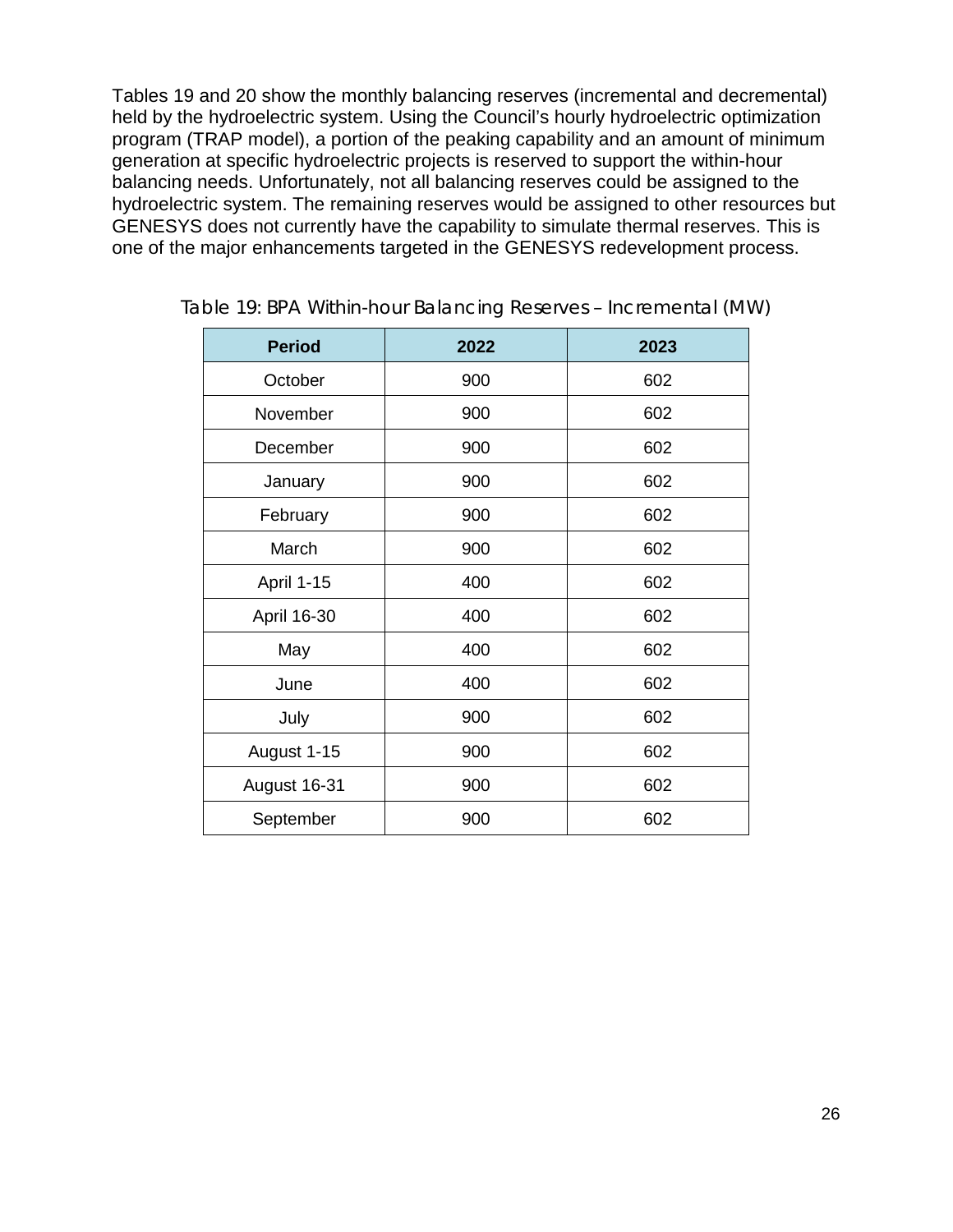| <b>Period</b> | 2022 | 2023 |
|---------------|------|------|
| October       | 662  | 729  |
| November      | 899  | 729  |
| December      | 687  | 729  |
| January       | 751  | 729  |
| February      | 728  | 729  |
| March         | 690  | 729  |
| April 1-15    | 713  | 729  |
| April 16-30   | 713  | 729  |
| May           | 748  | 729  |
| June          | 723  | 729  |
| July          | 629  | 729  |
| August 1-15   | 609  | 729  |
| August 16-31  | 609  | 729  |
| September     | 746  | 729  |

<span id="page-26-1"></span>Table 20: Within-hour Balancing Reserves – Decremental (MW)

### <span id="page-26-0"></span>FUTURE ASSESSMENTS

 $\ddot{\phantom{a}}$ 

The Council will continue to assess the adequacy of the region's power supply annually as a check for power supply adequacy. This task is becoming more challenging because of continued development of variable generation resources and changing load patterns. For example, regional planners have had to reevaluate methods to quantify and plan for balancing reserve needs. In light of these changes, the Council is in the process of enhancing its adequacy model to represent operations at a more granular level and to address capacity issues.

Another emerging concern is accounting for transmission access to market supplies. For the current adequacy assessment, the Northwest region is split into two sub-regions<sup>[10](#page-26-2)</sup> in which only the major east-to-west transmission lines are modeled along

<span id="page-26-2"></span> $10$  The dividing line between the east and west areas of the region (for modeling purposes) is roughly the Cascade mountain range.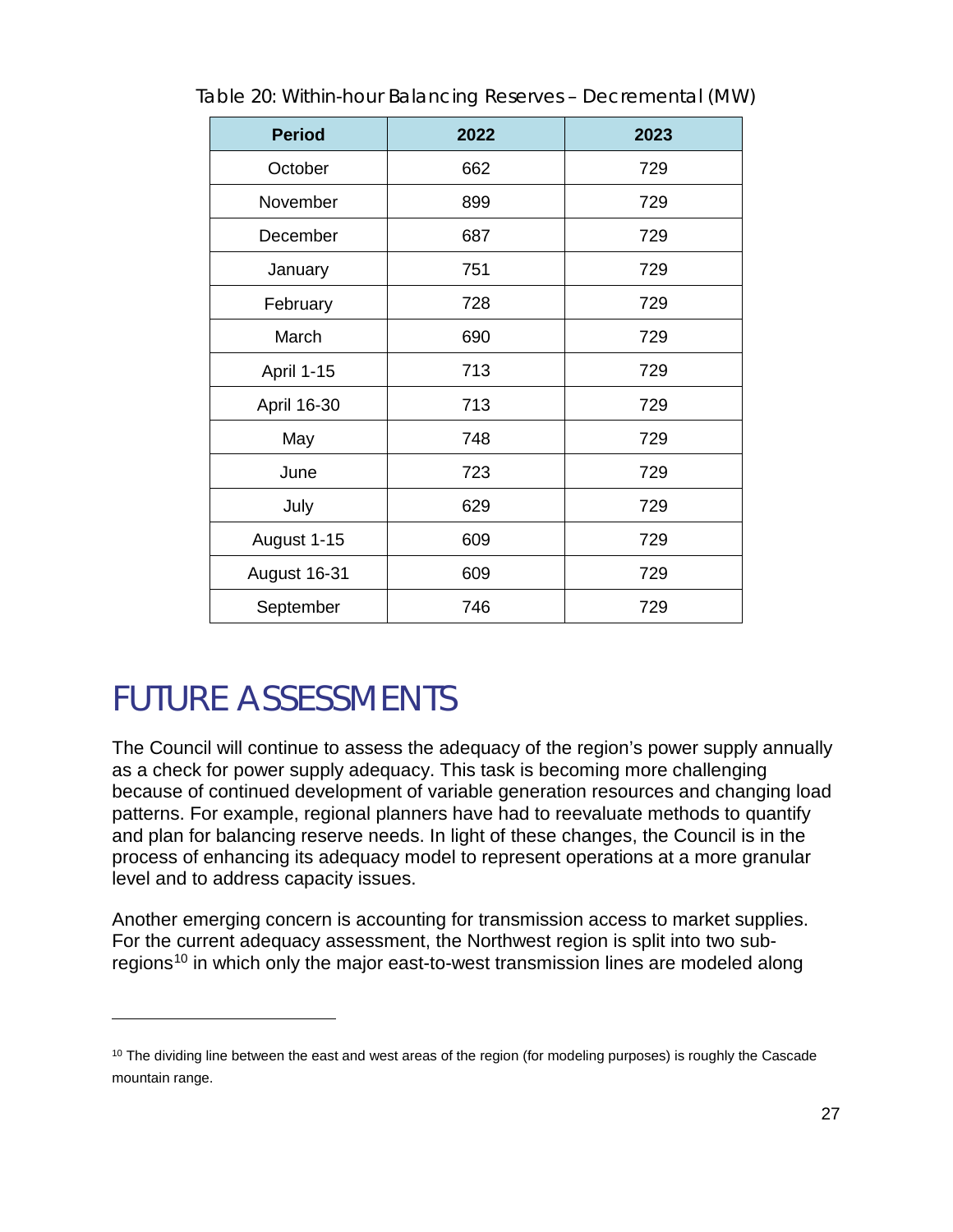with the major out-of-region interties. The Council is exploring how to address these issues for future adequacy assessments.

The Council's Seventh Power Plan identifies the following action items related to adequacy assessments:

| RES-8           | Adaptive Management - Annual Resource Adequacy Assessments                                                                          |
|-----------------|-------------------------------------------------------------------------------------------------------------------------------------|
| <b>COUN-3</b>   | Review the regional resource adequacy standard                                                                                      |
| <b>COUN-4</b>   | Review the RAAC assumptions regarding availability of imports                                                                       |
| <b>COUN-5</b>   | Review the methodology used to calculate the adequacy reserve<br>margins used in the Regional Portfolio Model                       |
| <b>COUN-6</b>   | Review the methodology used to calculate the associated system<br>capacity contribution values used in the Regional Portfolio Model |
| <b>COUN-8</b>   | Participate in and track WECC [adequacy] activities                                                                                 |
| <b>COUN-11</b>  | Participate in efforts to update and model climate change data                                                                      |
| <b>ANLYS-4</b>  | Review and enhancement of peak load forecasting                                                                                     |
| <b>ANLYS-22</b> | <b>GENESYS Model Redevelopment</b>                                                                                                  |

**ANLYS-23** Enhance the GENESYS model to improve the simulation of hourly hydroelectric system operations

Issues identified in 2018 by the Council's Resource Adequacy Advisory Committee to consider for future assessments include:

- Review and update the availability of California market supplies for all months and all hours.
- Investigate ways to incorporate uncertainty in EE savings into adequacy assessments.
- Investigate the availability of the interties that connect the NW with regions that may provide market supplies. Consider adding maintenance schedules and forced outages.
- Explore ways to incorporate the effects of climate change into the adequacy assessments.
- Develop a method to explicitly model the use of standby resources for adequacy assessments, in particular demand response and storage.

Not all of the action items and recommendations listed above will be addressed and resolved before the next adequacy assessment, which is tentatively scheduled for release in June of 2019. However, any enhancements that can be made and tested in time for the next assessment will be implemented.